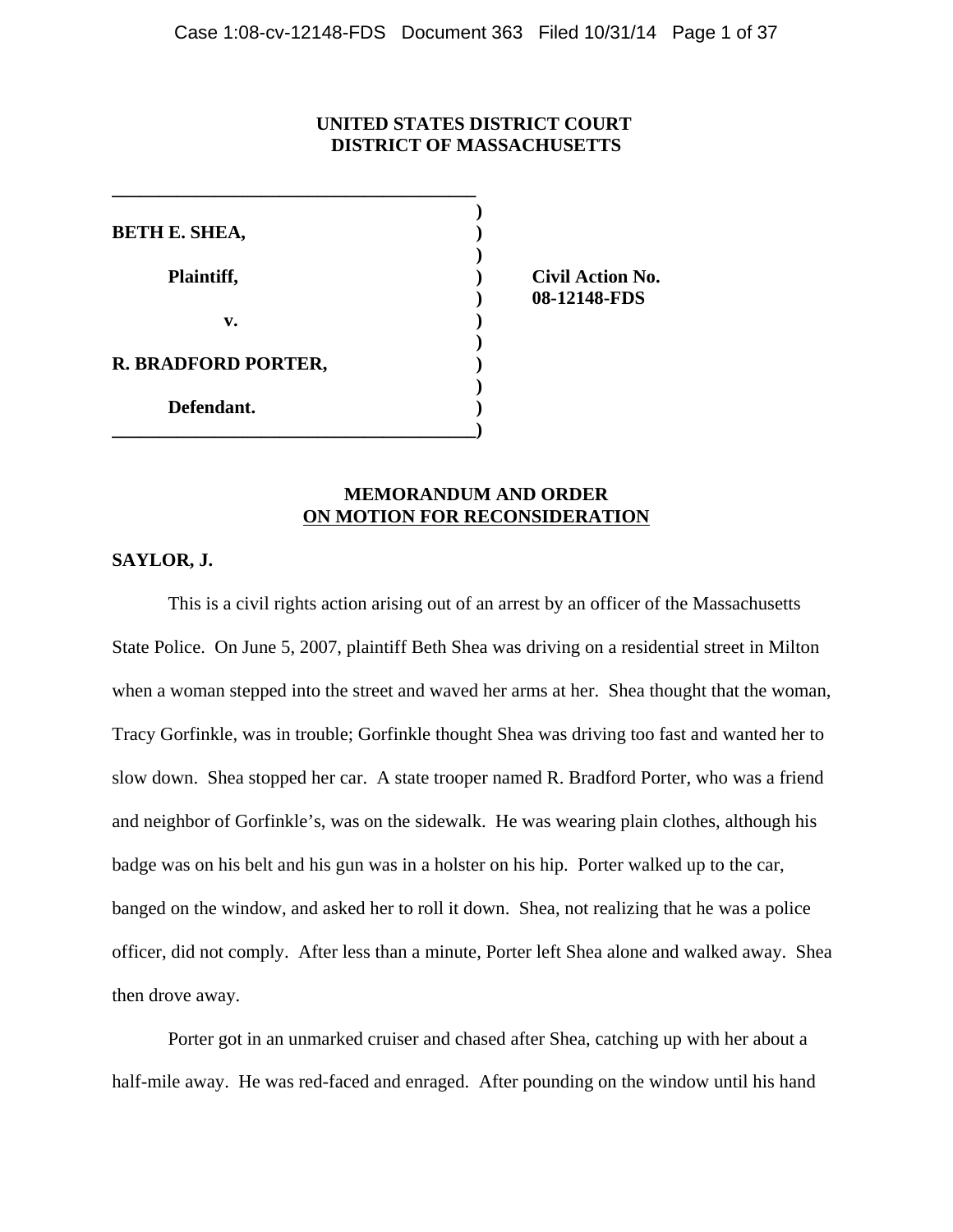## Case 1:08-cv-12148-FDS Document 363 Filed 10/31/14 Page 2 of 37

was bleeding, he retrieved a flashlight from his car and shattered the window. He then opened the door and dragged her out, shouting obscenities at her and calling her a "fucking bitch." Neither Shea nor any of the four witnesses to the episode who testified at the trial realized that Porter was a police officer. Multiple witnesses to the event called 911, thinking that Shea was a victim of domestic violence. Milton police officers quickly arrived on the scene, and Shea was taken away in handcuffs.

Shea was later charged with assault with a dangerous weapon, resisting arrest, speeding, reckless operation of a motor vehicle, failure to identify herself, and failure to stop for police. Several months later, in October 2007, the criminal case against Shea was nolle prossed, and her record was expunged.

Shea brought suit under 42 U.S.C. § 1983, alleging that her arrest and the ensuing events violated her constitutional rights under various theories. She also brought a series of state law claims. The case was tried to a jury in 2013. The jury found for plaintiff on her claim of malicious prosecution and awarded her \$60,000 in damages. It found for defendant Porter on her claims under 42 U.S.C. § 1983 for unlawful arrest and excessive force.

Plaintiff moved for judgment notwithstanding the verdict and a new trial, which the Court denied without written opinion. Plaintiff has now moved for reconsideration of the denial of the motion for a new trial, contending that the Court did not correctly apply the legal standard to the facts.

For the reasons set forth below, and after careful consideration, the motion for reconsideration will be granted. The jury's verdict—specifically, its verdict as to the claims of false arrest and excessive force—were against the clear weight of the evidence and will be set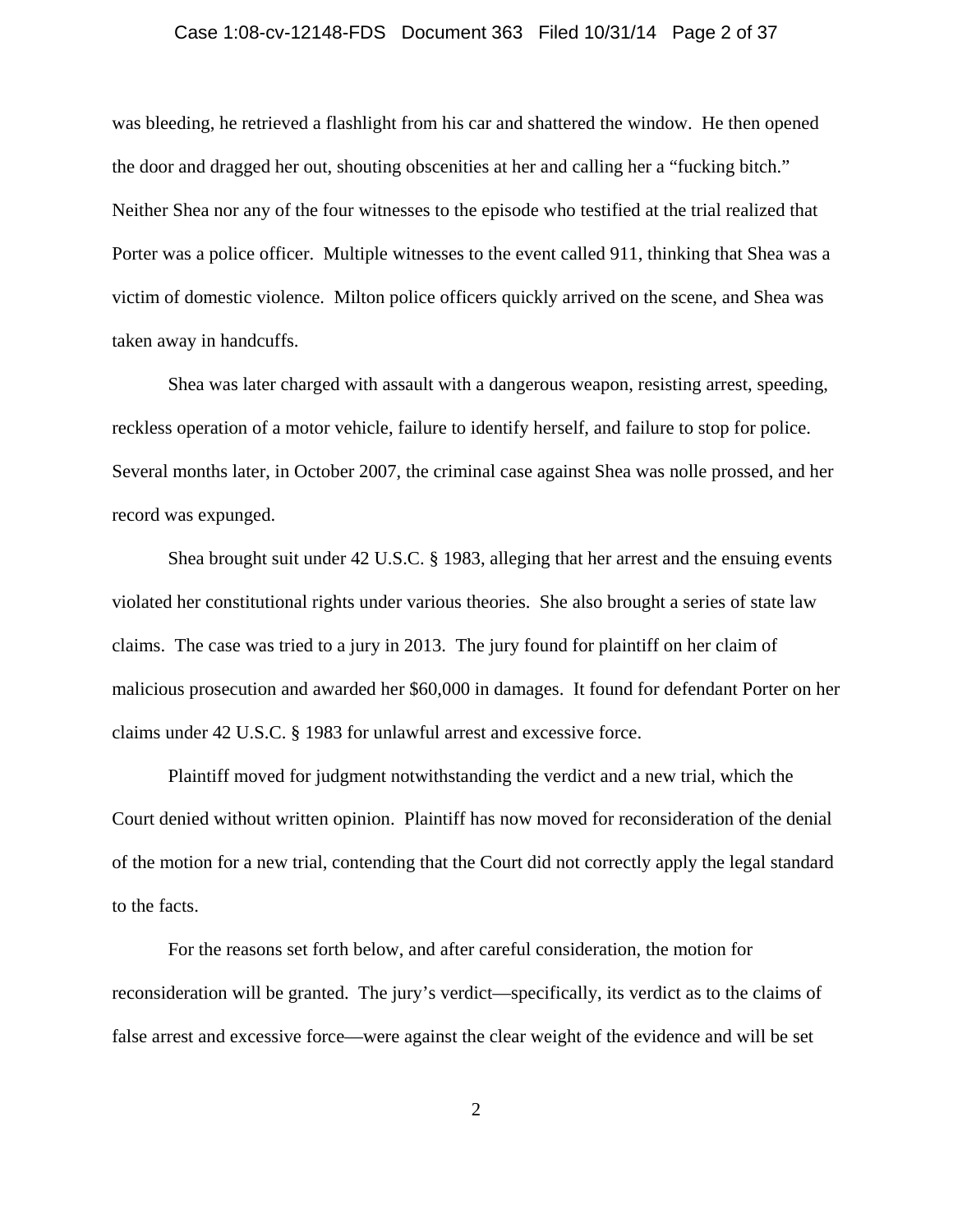aside in favor of a new trial.

## **I. Background**

#### **A. Events on Centre Lane**

Beth Shea is a lifelong resident of Milton, Massachusetts. (Tr. 4:142). At the time of the events at issue, she was approximately 44 years old. (*See* Tr. 4:142).

On June 5, 2007, at approximately 5:00 p.m., Shea was driving through Milton on her way home from work. (Tr. 4:143; 5:74). She was driving a Jeep Grand Cherokee, a sport utility vehicle. (Tr. 2:164). She was alone in the vehicle. To avoid traffic, she turned onto Centre Lane. (*See* Tr. 5:74).

As she drove down Centre Lane, Shea noticed a car parked on the right-hand side of the street, facing the wrong direction. (Tr. 4:144; 5:75-76). She then saw a woman "dashing" out in front of the car, waving her arms. (Tr. 4:144; 5:76).

The woman was Tracy Gorfinkle. (Tr. 5:76). Shea did not know her, and had not seen her before. (*See* Tr. 6:96). Gorfinkle lived on Centre Lane. (Tr. 6:89).

It is undisputed that Gorfinkle ran a short distance into the street, and that she was trying to get Shea's attention. (*See* Tr. 5:79; 6:94). Gorfinkle testified that she thought Shea was speeding, and her hand motions were intended to get her to slow down. (Tr. 6:94). Shea, however, thought Gorfinkle needed help. (Tr. 5:79).

Shea pulled over and brought her car to a quick stop. (Tr. 5:79-80). It stopped a short distance away from Gorfinkle. (*See* Tr. 4:120).

Bradford Porter was a Massachusetts State Police officer who lived next door to Gorfinkle. (Tr. 3:62, 67, 167, 170; 6:90). He and Gorfinkle were friends. (*See* Tr. 3:70-73).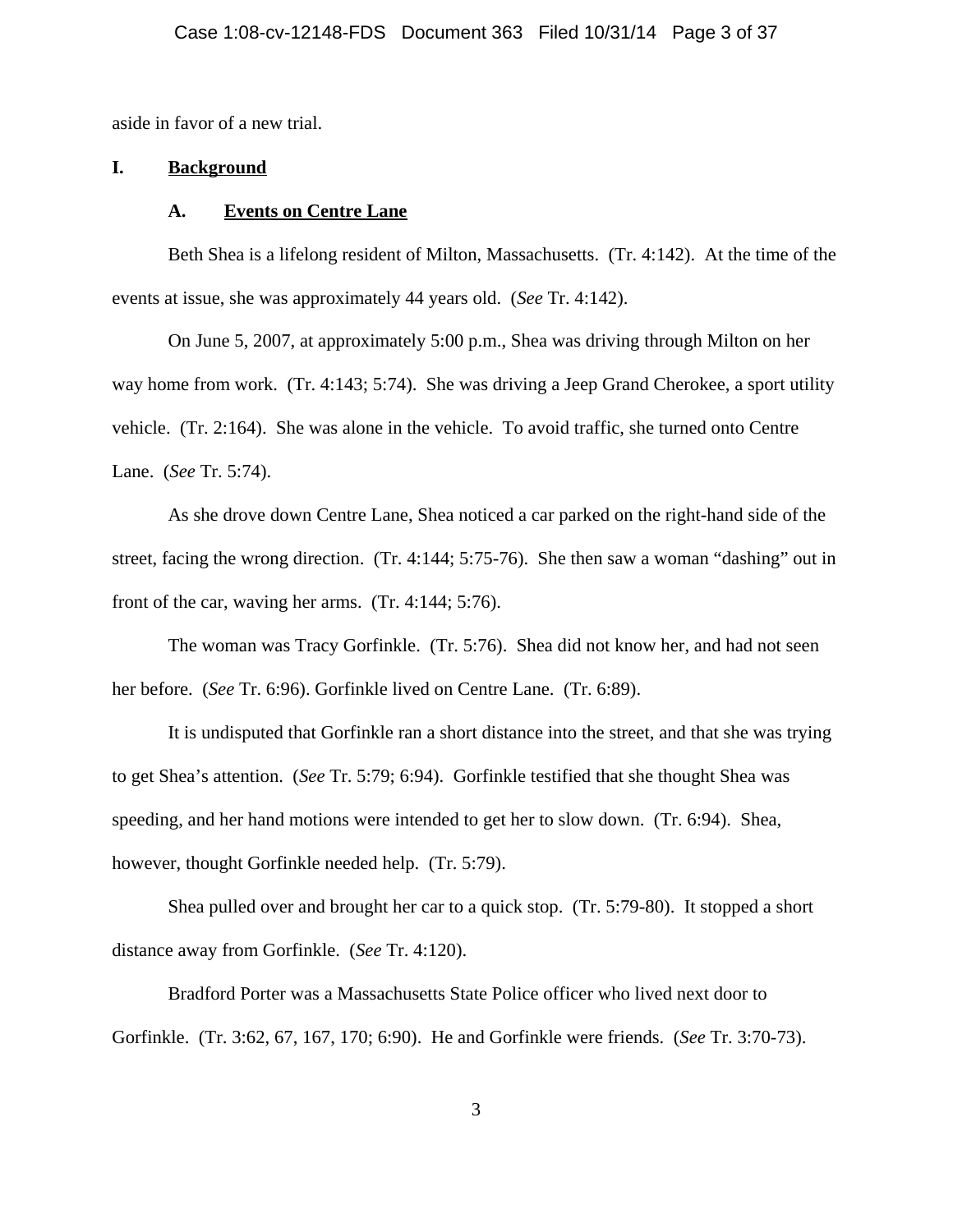## Case 1:08-cv-12148-FDS Document 363 Filed 10/31/14 Page 4 of 37

Gorfinkle also provided daycare for his child. (Tr. 3:70, 169; 6:90-92). At the time of the incident, Porter had been a state trooper for less than two years. (Tr. 3:167-68).

Porter was off-duty at the time of the incident. (*See* Tr. 3:176-78). He had just arrived home and was standing on the sidewalk talking to Gorfinkle. (Tr. 3:176-78; 6:92).<sup>1</sup> When Shea drove down Centre Lane, Porter had his back to the oncoming car. (Tr. 3:180). He heard Gorfinkle say, "oh my God." (Tr. 3:180, 3:68). Gorfinkle then crossed the grass strip between the sidewalk and the street and stepped out into the street. (Tr. 3:180-81, 3:68-69).

Porter was wearing street clothing, consisting of an open-collar polo shirt and blue pants. (Tr. 3:109, 6:18). He was wearing a badge on his belt and a gun in a holster on his right hip. (Tr. 3:80-81, 119, 172).

## **1. The Vehicle "Swerve"**

Shea testified that she stopped the car when Gorfinkle ran into the street. (Tr. 5:80). Because of the parked car, she did not park parallel to the edge of the street, but on an angle.  $(Tr. 4:144-45; 5:78).$ <sup>2</sup> She first came to a stop, then turned in toward the side of the road and stopped again. (Tr. 5:78). Her brakes did not squeal, and there was no evidence that her tires either skidded or squealed. (*See* Tr. 3:75-77).<sup>3</sup> She denied that she swerved her car at Gorfinkle. (Tr. 5:77-81).

Porter testified that Shea drove her vehicle at a "high rate of speed, stopped very quickly,

<sup>&</sup>lt;sup>1</sup> Porter's son and Gorfinkle's daughter were also outside, apparently in the yard. (Tr. 3:178).

<sup>&</sup>lt;sup>2</sup> Porter denied that there was a car parked on that side of the street. (Tr. 3:180-81)

<sup>&</sup>lt;sup>3</sup> There was no evidence that the front end of the vehicle dipped as Shea applied the brakes, as would be expected if the vehicle were traveling at a high rate of speed and came to a sudden stop.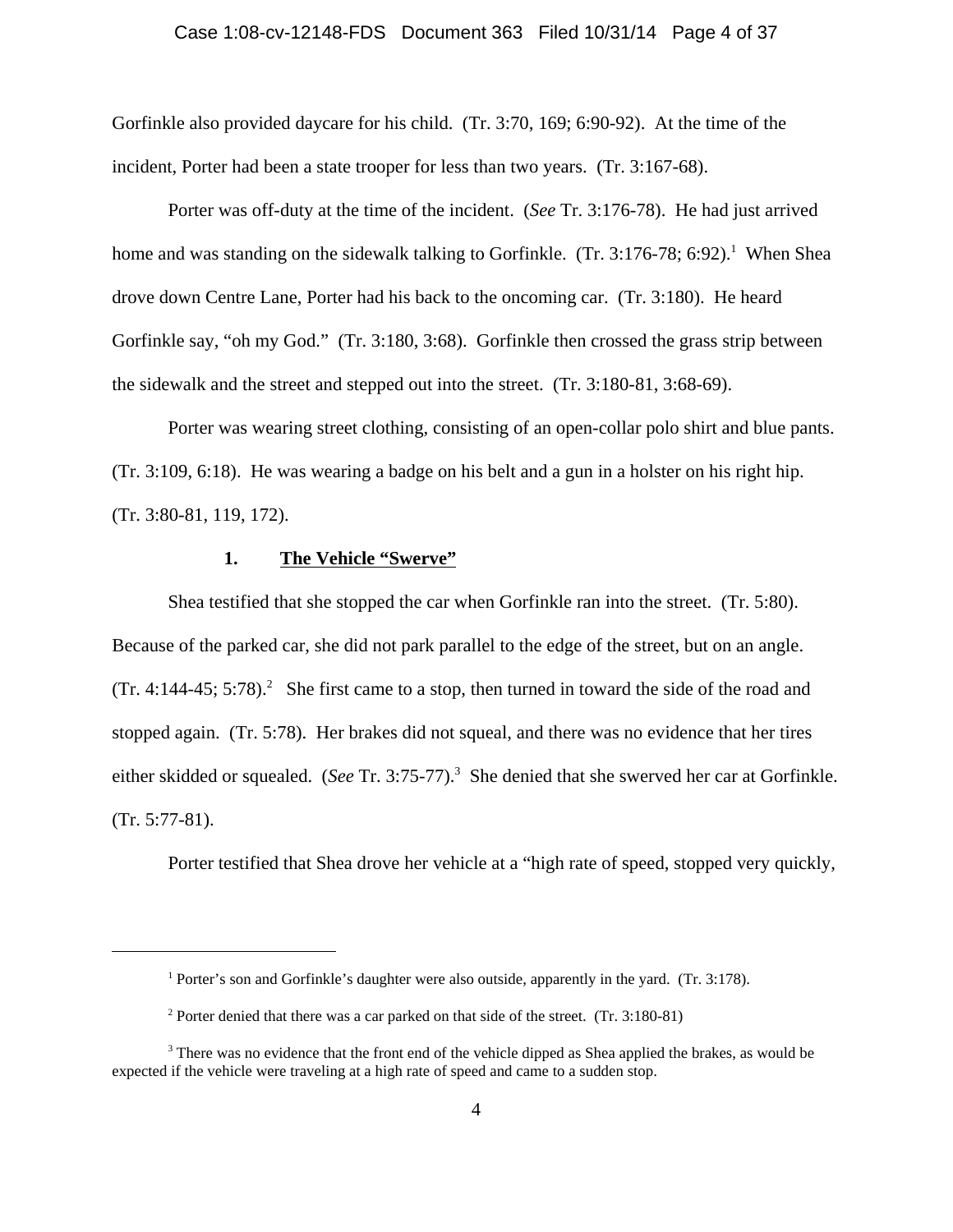## Case 1:08-cv-12148-FDS Document 363 Filed 10/31/14 Page 5 of 37

and veered right at [Gorfinkle]." (Tr. 3:181).<sup>4</sup> He testified that Shea's car came to a stop "within arm's length" of Gorfinkle. (Tr. 3:181).

Gorfinkle testified that the car "swerved at me, literally at me, almost hit me." (Tr. 6:94). Gorfinkle testified that Shea "looked [her] in the eye" when she stopped. (Tr. 6:95).<sup>5</sup>

There was no testimony that Shea said or shouted anything to Gorfinkle, or that she made any gesture (such as an extended middle finger) to suggest anger or malice. According to Porter, Shea "did not look at [Gorfinkle]" or "attempt to speak to her in any way." (Tr. 3:183).

Gorfinkle did not say anything aloud in response to the stopping of the car. (*See* Tr. 3:85, 125; 6:95). She also did not cry out in fear or alarm. (*See* Tr. 3:125-26; 6:95). There was no testimony that she jumped back or took any other kind of defensive or protective action. There was no evidence that she flinched or made a startled movement.

At some point soon afterward, Gorfinkle went into her house, without having said a word to Porter about the incident.  $(Tr. 3:83-84, 158).$ <sup>6</sup>

## **2. Shea's Version of the Centre Lane Events**

Shea testified as to the next sequence of events as follows.

Immediately after she came to a stop, Shea put the car in park, picked up her cell phone,

<sup>&</sup>lt;sup>4</sup> It is unclear whether Shea was speeding or not. Shea testified that she "[didn't] think she was speeding." (Tr. 5:75). There was no testimony that any speed limit was posted, and therefore the speed limit appears to have been 30 miles per hour. (*See* Tr. 6:99-100; *see also* Mass. Gen. Laws ch. 90, § 17 (exceeding 30 miles per hour for one-eighth of a mile in a "thickly settled" area is *prima facie* evidence of unreasonable speed). Gorfinkle testified that "it's a small street, there are children everywhere, so 30 is obviously — but the car seemed to be going faster than that anyway, but, yes, 30 is fast when there's children everywhere." (Tr. 6:100).

<sup>&</sup>lt;sup>5</sup> Gorfinkle testified that Porter then "took over the situation." (Tr. 6:95). She also testified that she found the experience "terrifying." (Tr. 6:96).

<sup>&</sup>lt;sup>6</sup> Porter did not ask Gorfinkle if she had felt threatened, or indeed any questions at all. (Tr. 3:158).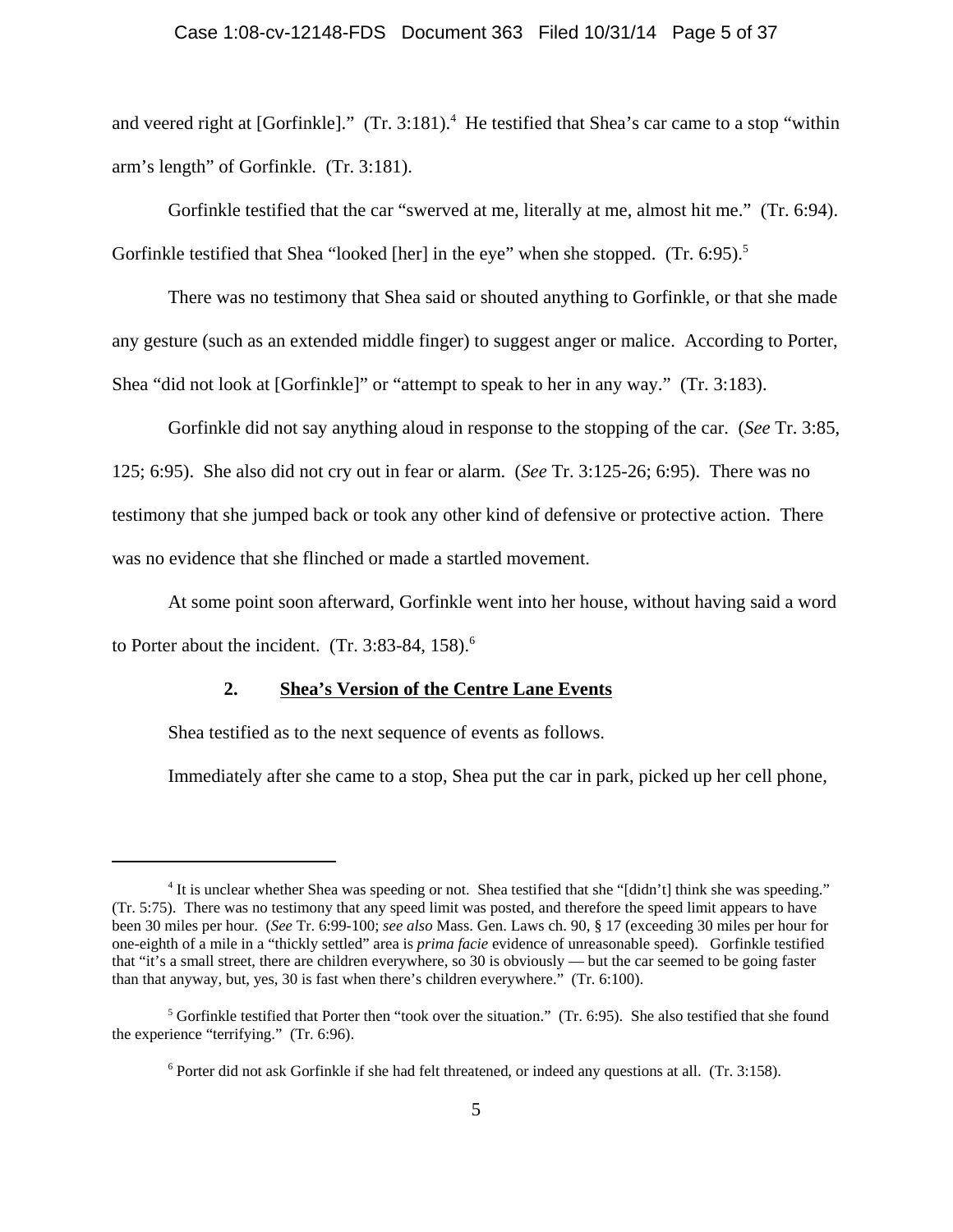#### Case 1:08-cv-12148-FDS Document 363 Filed 10/31/14 Page 6 of 37

and called 411 in order to be connected to the Milton Police.  $(Tr. 4:145-46; 5:79-80).$ <sup>7</sup> She did so because she thought Gorfinkle needed help.  $(Tr. 4:144-46; 5:79)^8$  While she was on the phone, she saw or heard Gorfinkle say, "slow down." (Tr. 4:146). She then testified as follows:

 . . . I thought oh, my God, that's what she wanted, so I kind of went back in my seat, and then all of sudden I was really scared because there was a bang at my window, and I heard, "Police officer, you're going to jail for the night."

(Tr. 4:146).

Porter had approached the car on the driver's side, and was standing next to the window. (Tr. 5:82-83). As noted, he was in street clothes. He identified himself as a police officer. (Tr. 5:83-84). He did not ask Shea for her driver's license and registration. Although he testified that he pointed to the badge on his belt, Shea testified that she did not see it. (Tr. 5:86). Porter did not show her any photographic identification or credentials. (Tr. 3:120, 139).

Porter knocked on the window and told her to roll it down. (Tr. 5:85-86). Shea testified that she was somewhat confused, and did not understand Porter to be a police officer, because he was not in uniform and she did not "believe police would ever speak like that." (Tr. 5:86-87). She was afraid to open her window or door. (Tr. 5:88).

. . . Then I thought this is the guy that she needs the help for, and I didn't know. I had no idea what's going on. I had no idea what's going on, so he was hitting my window telling me to roll down the window, and I told him I was on the phone with the police. . . .

. . . He heard me because he said ["]I am the police.["]

I got in touch with the [Milton police] officer, and I was telling her exactly what happened, and I said, "I don't know what's going on because the woman came out in the street, I stopped, now there's this guy hitting my window." He was extremely

<sup>&</sup>lt;sup>7</sup> Shea's cell phone records corroborate that she made the call. (Tr. 4:145).

<sup>&</sup>lt;sup>8</sup> Shea never actually spoke to Gorfinkle. (Tr. 5:81-82).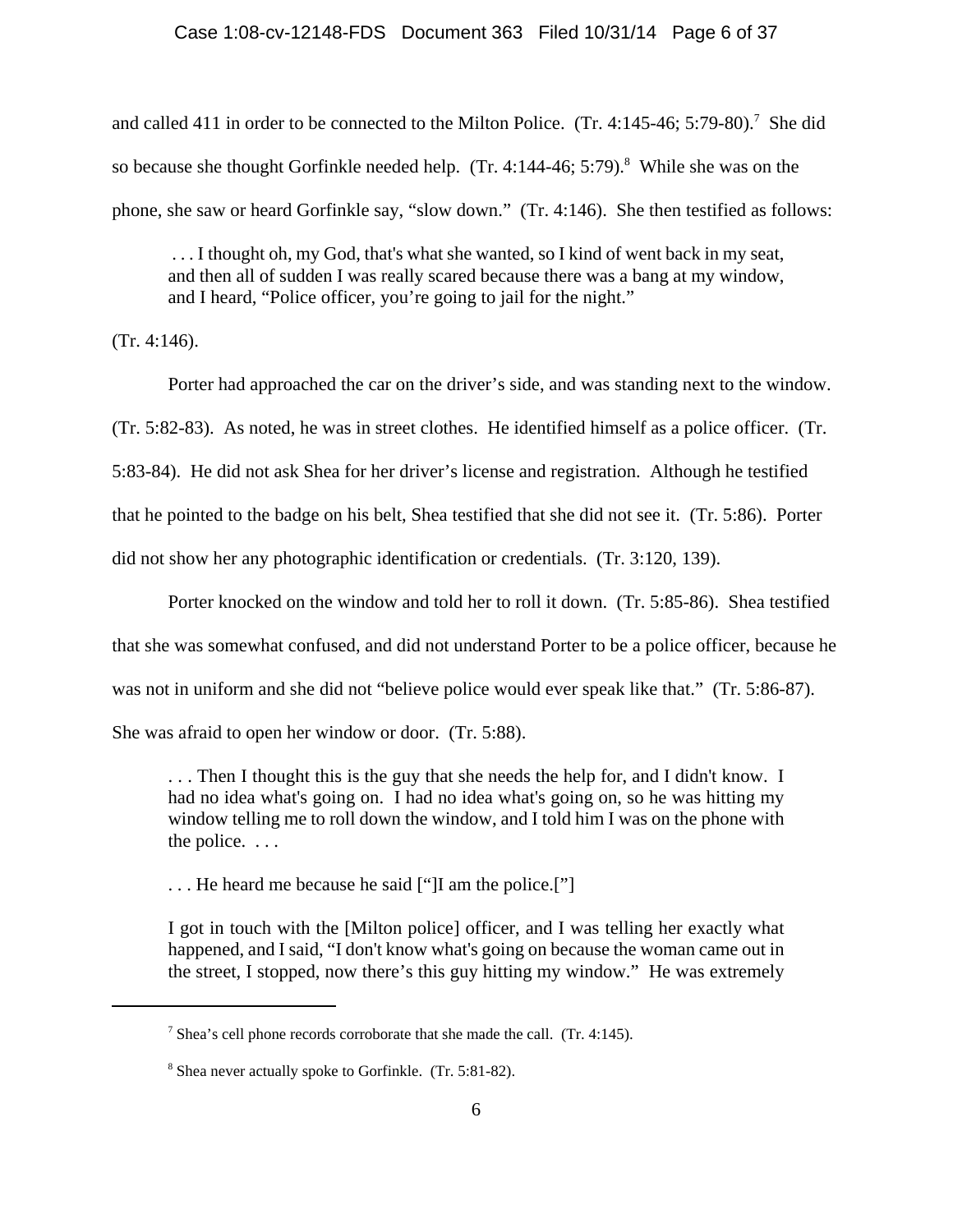mad, his face was all red, and I had no idea. I said, "Could you please send somebody down." . . . [S]he asked me the name of the road, and I didn't know the name of the road, and I tried to describe it. ...

He was still yelling at me, and he was hitting my window, and I told him to stop hitting my window, I'm on the phone with the police. He kept doing it, then he tried to open my door . . . .

(Tr. 4:146-47).

At that point, Porter left Shea, turned his back to her, and went inside his house. (Tr.

3:64; see Tr. 2:68-69).<sup>9</sup> Porter did not tell Shea to stay where she was, or provide any

explanation as to where he was going or why. (Tr. 4:29). Shea described what happened next as

follows:

. . . then as I was talking [to the Milton police officer], I was trying to keep my eye on him, he went around the back of my car, and I noticed he looked down at my license plate, then he came over to the other side, and then the next thing I know, he goes away in his house.

(Tr. 4:147).

Shea had "no idea" why Porter went into the house. (Tr. 5:88). Gorfinkle had also gone

into her own house. (Tr. 3:83-84; 5:90). Shea was left alone. (Tr. 4:148). She then drove away.

(Tr. 5:88, 121).

The entire episode on Centre Lane happened very quickly; Porter testified that he was at

the side of Shea's vehicle for approximately 45 seconds. (Tr. 4:35).

# **3. Porter's Version of the Centre Lane Events**

Porter's version of the events on Centre Lane was as follows.

After Shea's car came to a stop, he approached the driver's side window of the car. (Tr.

<sup>&</sup>lt;sup>9</sup> Shea did not know Porter, and therefore could not have known that he lived in the house.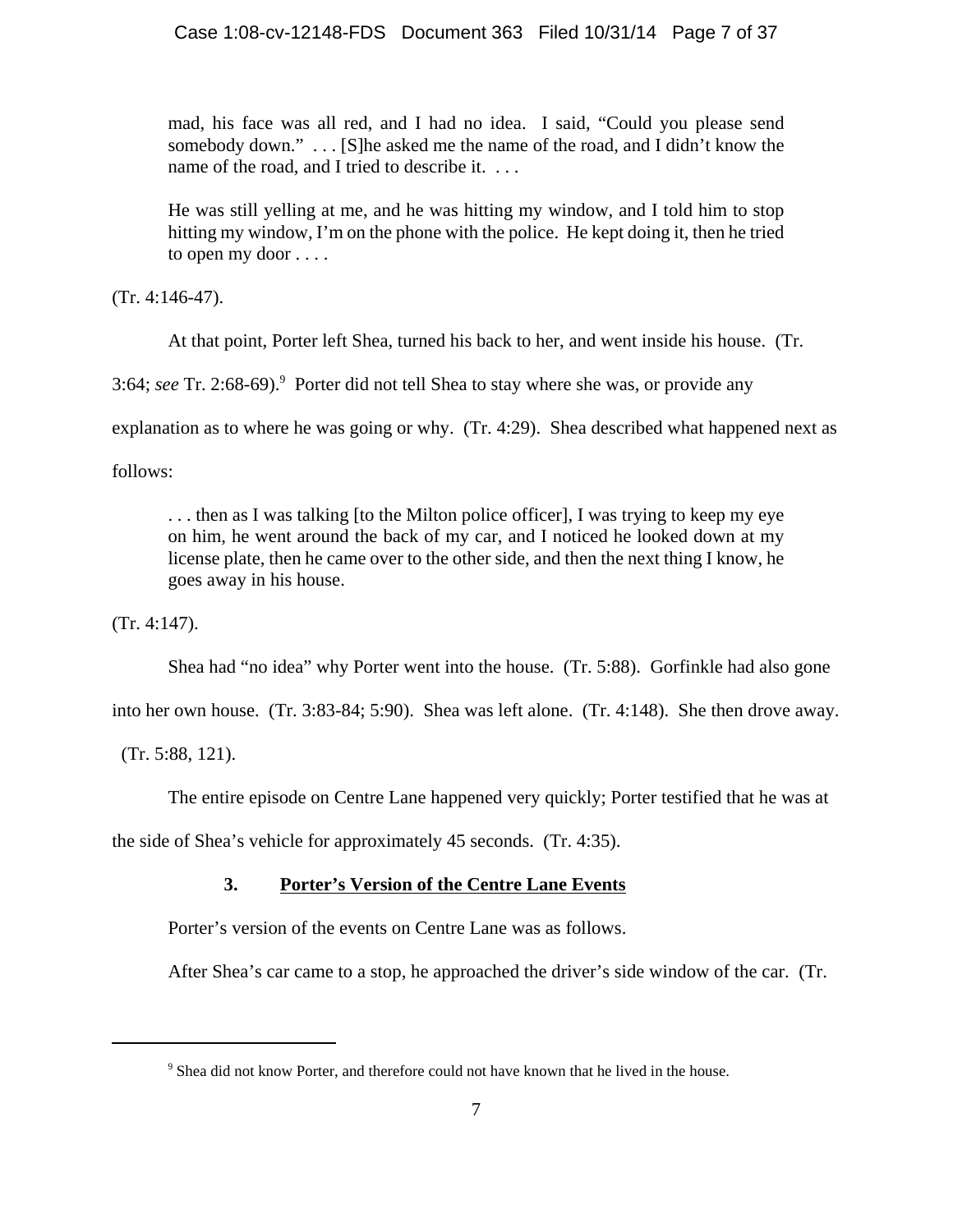# Case 1:08-cv-12148-FDS Document 363 Filed 10/31/14 Page 8 of 37

3:75).10 He testified that he identified himself as "state police." (Tr. 3:76, 182-83). He told Shea to roll down the window. (Tr. 3:76, 182-83). She did not comply. (Tr. 3:80, 183). He testified that "[t]he driver didn't look at me, didn't acknowledge that I was there, didn't make any type of movement or anything to make me feel like she knew I was there." (Tr. 3:183). He made multiple requests, but she would not roll down the window. (Tr. 3:78-81, 183). He testified that he pointed to his badge. (Tr. 3:80). He also knocked on the window. (Tr. 3:80, 184). When he knocked, she told him not to touch her car. (Tr. 3:81, 184; 4:30). At some point, he tried to open the driver's side door. (Tr. 3:184-85).

Porter did not testify that he asked for her driver's license and registration. Although he had photographic identification with him, he admitted that he did not take it out and show it to her. (Tr. 3:120, 139).

Porter testified that he then "jogged" away from the car and into his house. (Tr. 3:184). He testified that his purpose in doing so was to retrieve his car keys, because he "decided that [he] might need his cruiser." (Tr. 3:184).<sup>11</sup> It is undisputed that he did not explain to Shea where he was going.

Porter admitted that he did not tell Shea to stop or remain where she was. (Tr. 4:29). He simply assumed that "it was understood that she had been approached, if you will, by a police officer." (Tr. 4:29). He also testified, however, that she was "free to leave." (Tr. 4:29). He did not tell her that she was under arrest.

<sup>&</sup>lt;sup>10</sup> Porter testified that what he had seen was "consistent with an assault" and that he wanted to keep an "open mind" and "investigate further." (Tr. 4:32-33). He also testified that "[a]t that point it wasn't abundantly clear to me what had happened" and that he wanted to "investigate." (Tr. 3:181-82). He testified that he wondered if the driver had a "medical issue" or if there was a "mechanical issue with the vehicle." (Tr. 3:182).

 $11$  Porter did not explain why he felt he might need his cruiser.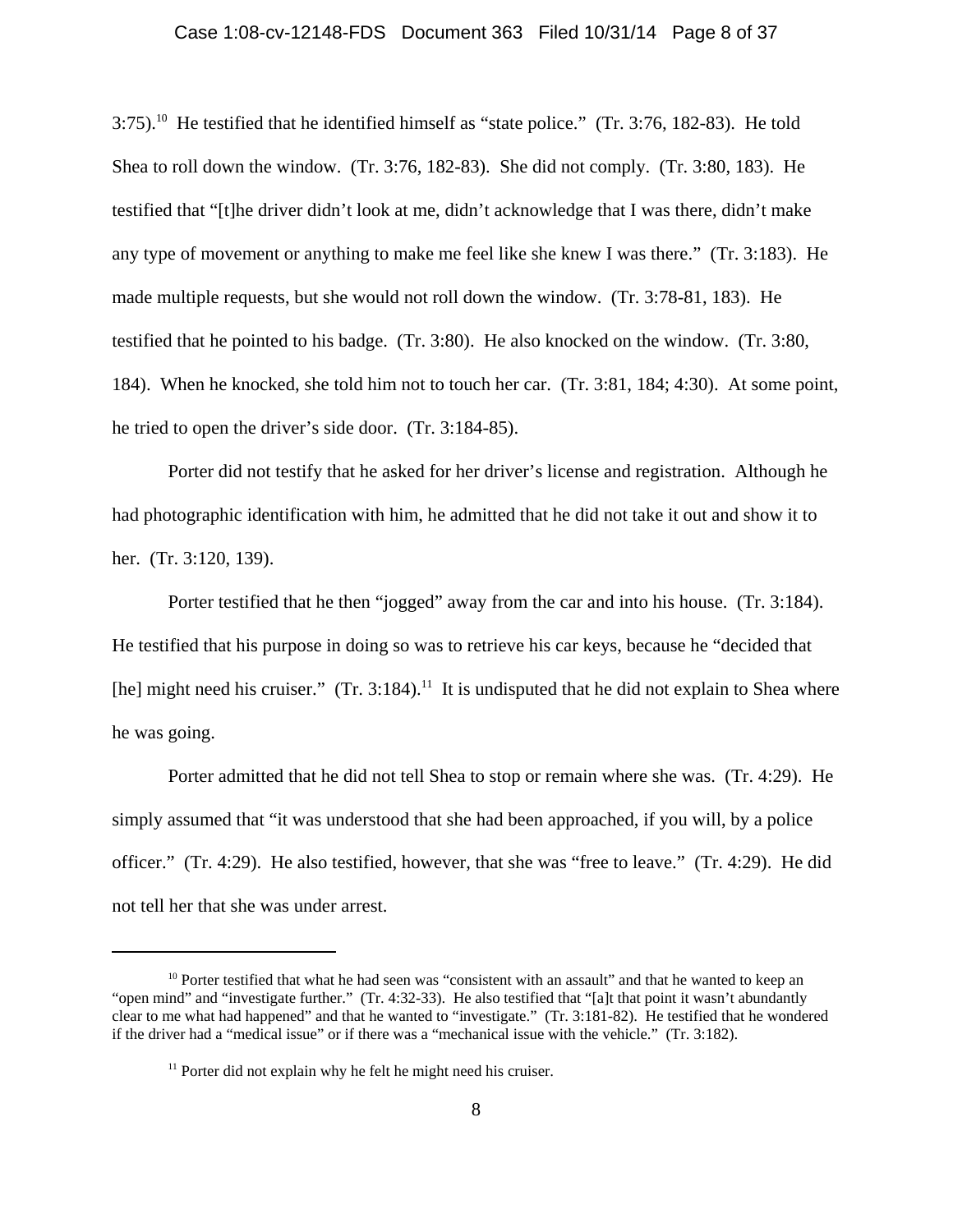Gorfinkle's husband, Brian Murphy, who witnessed part of the episode, testified that Shea pulled away "slowly" when she left the scene and "drove slowly down the street." (Tr. 2:70). However, Porter testified that Shea drove away from the scene at a "high rate of speed." (Tr. 3:132).

#### **B. The Events on Clifton Road**

Shea made it to an intersection about a half-mile away on Clifton Road in Milton. (Tr. 4:17; 5:93; *see* Tr. 2:150). There, she stopped directly behind another vehicle at a stop sign. (Tr. 4:149).<sup>12</sup> At that point, she heard a siren and saw blue lights behind her in her rear view mirror. (Tr. 4:149; 5:93-94; *see* Tr. 3:101).

Porter had pursued Shea in an unmarked vehicle. (Tr. 3:109).<sup>13</sup> It was equipped with a siren and blue police lights mounted in the grille. (Tr. 3:109, 5:93).

Porter had a radio in his vehicle. (Tr. 4:16). He did not radio for a marked cruiser, or any kind of backup, at any time.  $(Tr. 4:16-17).$ <sup>14</sup> He testified at one point that he did not do so because he "didn't know what she might do next." (Tr. 3:121). He testified at another point that he did not have an "opportunity to turn on the radio." (Tr. 4:16-17).

Porter did not record Shea's license plate, or run it through the computer, at any point.

(Tr. 3:61). He testified that he did not do so because he "forgot." (Tr. 3:61).

Porter pulled his vehicle directly behind Shea's. (Tr. 2:167). He got out of his car and

 $12$  The driver of that car was later identified as Maureen Flanagan, who testified as a witness.

<sup>&</sup>lt;sup>13</sup> The vehicle was a Dodge Intrepid. (Tr.  $3:108$ ). It did not have a "cage" separating the rear of the cruiser from the front in order to permit the transport of prisoners. (Tr. 3:175).

<sup>&</sup>lt;sup>14</sup> Both the Milton police station and the Milton state police barracks were a short distance away. (Tr. 6:22).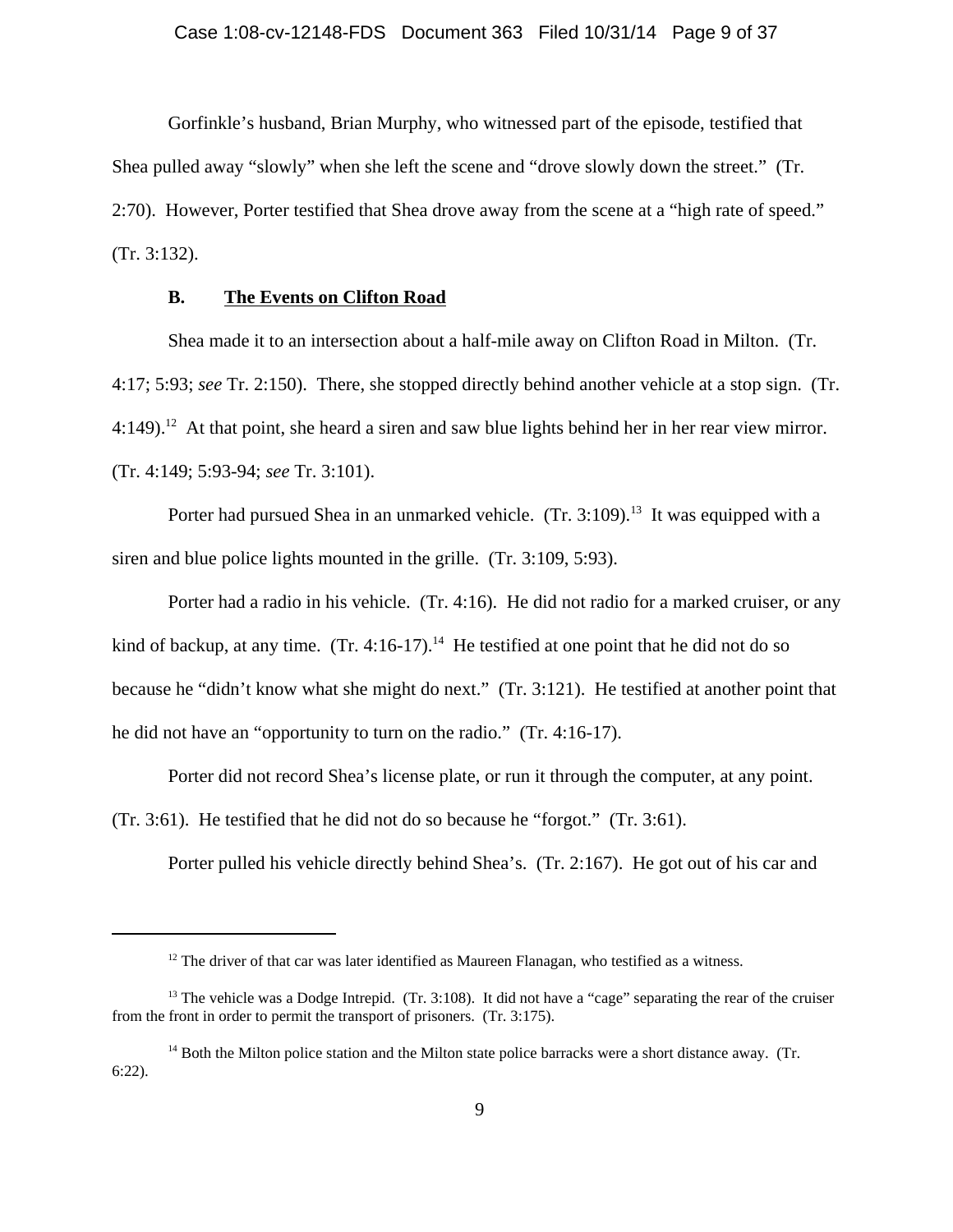came to the driver's side window of Shea's car. (Tr. 5:94-96). Shea realized it was the same man who had approached her car on Centre Lane. (Tr. 5:94-96).

# **1. Shea's Version of the Clifton Road Events**

Shea described what happened next as follows:

He was extremely mad. He was hitting my window, my driver's window with his fist. He started calling me "a fuck'n bitch" over and over, "get out of the fuck'n car," and I looked at him, and I said, "I'm calling the police," and I grabbed my cell phone, and he kept punching my window, and he punched it so hard that it kind of spidered, it didn't create a hole, but it spidered, and I could see blood on the window, and then he left my car and went back to his car.

. . . I was looking forward, and I was talking on the phone, I think it was the police, and I was sitting in the driver's seat, and the next thing I knew out of the corner of my eye was him taking that flashlight and taking a huge swing at my window over and over violently. He was so mad.

. . . I told him to stop, I was on the phone with the police, and then the next thing I did was try and move my body over towards the passenger's side because I was getting glass all over my face, and I was afraid the flashlight was going to hit me, it was right next to my head.

. . . Then he got the door opened, and he was swearing at me again, and I had the phone in my hand, and I kind of grabbed it, and the next thing I knew, he grabbed my wrist, he violently pulled me out so hard that I fell on the ground.

(Tr. 4:150-51; *see* Tr. 5:96-100).15 Porter never told her that she was under arrest. (Tr. 5:99).

She "begged" bystanders for help and to call the police. (Tr. 4:152).

She then testified as follows:

I didn't want to agitate him anymore. He was — he was in between the car — the car door was open now, so he was in front of it. I got myself up, and he said, "You're fuck'n mine," and he — his hands were all over the front of me, and I felt violated, and I said, "What are you doing?" He said, "You're fuck'n mine," and then he took his hands again and started handling me like down below, and I said to myself, "I'm not going to stand here and let him do this," and I went to the left,

<sup>&</sup>lt;sup>15</sup> Shea also testified, "I was not going to get out of that car [voluntarily] with how enraged he was." (Tr. 5:97).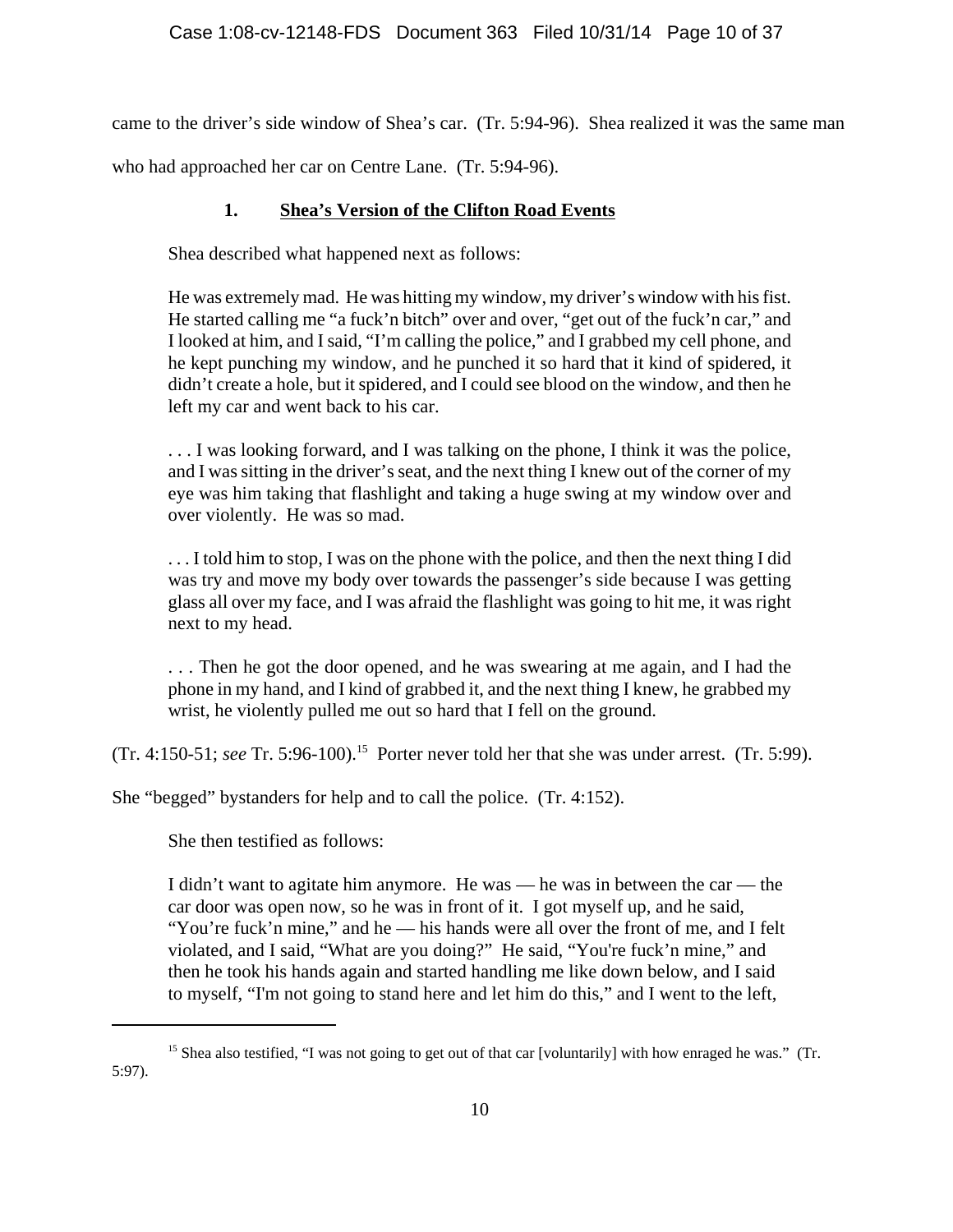and I told myself don't run because that's going to agitate him, just walk forward, so I walked towards [the car in front of mine].

(Tr. 4:152). Shea testified that during the episode, Porter touched her breasts and put his hand "below her waist." (Tr. 5:100-01). She got up from the ground and momentarily walked away, but Porter then came up from behind and grabbed her arm and handcuffed her. (Tr. 4:153; 5:100- 02).

A number of Milton police officers soon arrived on the scene in response to multiple 911

calls. (Tr. 6:38). One of the Milton police officers, John King, was in plainclothes. (Tr. 6:18).

When he arrived, Shea asked him in an agitated voice to call the Milton police. (Tr. 6:20-21, 25).

King showed her photographic identification in order to try to convince her that he was a police

officer. (Tr. 6:21, 26). Shea was begging the officers, "Help me, he's going to kill me." (Tr.

4:153).

Another of the Milton police officers was a woman named Jennifer Daukas. (Tr. 6:22).

Shea sought Daukas's protection as soon as she arrived on the scene. Shea testified:

I was standing with the woman police officer, and Mr. Porter kept screaming, "She's fuck'n mine, you're not taking her." They were circling him and trying to calm him down, and I said to Jennifer, "Please don't let him take me."

(Tr. 4:158). Shea quickly calmed down in the presence of officer Daukas. (Tr. 6:35-36).

Daukas put on a pair of gloves in order to pick the broken glass off Shea's face and out of her hair. (Tr. 4:153-54). Blood from Porter's cut was on Shea's blouse and pants. (Tr. 4:155-57; Exs.  $44, 45$ ).<sup>16</sup>

King suggested to Porter that the Milton police transport Shea from the scene. (Tr. 6:22,

<sup>&</sup>lt;sup>16</sup> King described the blood on Shea as "splatter." (Tr. 6:21, 32-34). The blood was also on Porter's clothes. (Tr. 6:19).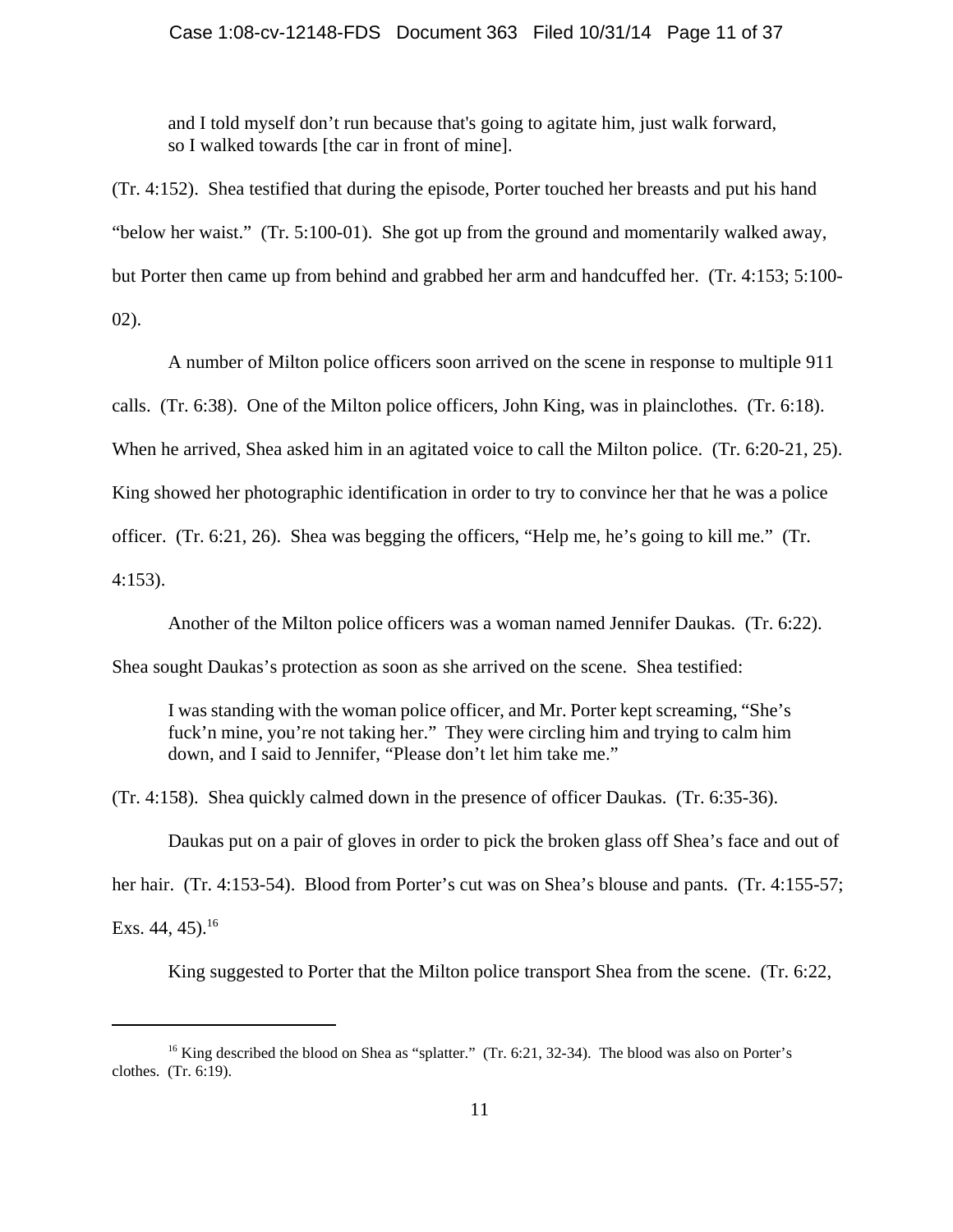45). Shea was then transported in a Milton police cruiser by a male officer and Daukas to the state police barracks in Milton. (Tr. 6:22-23).

#### **2. Eyewitness Testimony from the Clifton Road Events**

Multiple neighbors and motorists in the vicinity witnessed the episode on Clifton Road.

## **a. Kevin Burke**

A passing motorist, Kevin Burke, testified that Porter was flailing his arms and punching the car. (Tr. 2:26). Burke testified that Porter was shouting, in a "very belligerent" voice, "get the fuck out, get the fuck out." (Tr. 2:26.). Burke "had no idea" that Porter was a police officer. (Tr. 2:27). Burke also testified that Shea was "screaming h[yste]rically," and that she was saying, "I don't know why you're doing this to me, I don't know what I did, why are you doing this to me, someone help me." (Tr. 2:28). Burke testified that when Porter broke the window, he was yelling "[g]et the fuck out of the car, get the fuck out, get the fuck out," and that "at the end" he yelled, "I'm a Massachusetts State Police [sic], get out." (Tr. 2:34). Burke testified that he thought "he was going to do some bodily harm to her, absolutely," and that "it was pretty violent." (Tr. 2:29-30). Burke called 911. (Tr. 2:28).

## **b. Maureen Flanagan**

Maureen Flanagan was the driver of the car in front of Shea's. (*See* Tr. 2:44). Flanagan testified that after Porter smashed the window, she could hear Shea yelling "help me, help me." (Tr. 2:45). Shea sounded "extremely upset, distraught, frightened." (Tr. 2:45). Shea asked her to call the police. (Tr. 2:45). Flanagan said that she was "frightened of the whole event," that it seemed "violent," "dangerous," and "very scary." (Tr. 2:46). She also testified that Shea was "cowering in her car, visibly upset," and that she was "afraid [Shea] was going to be harmed."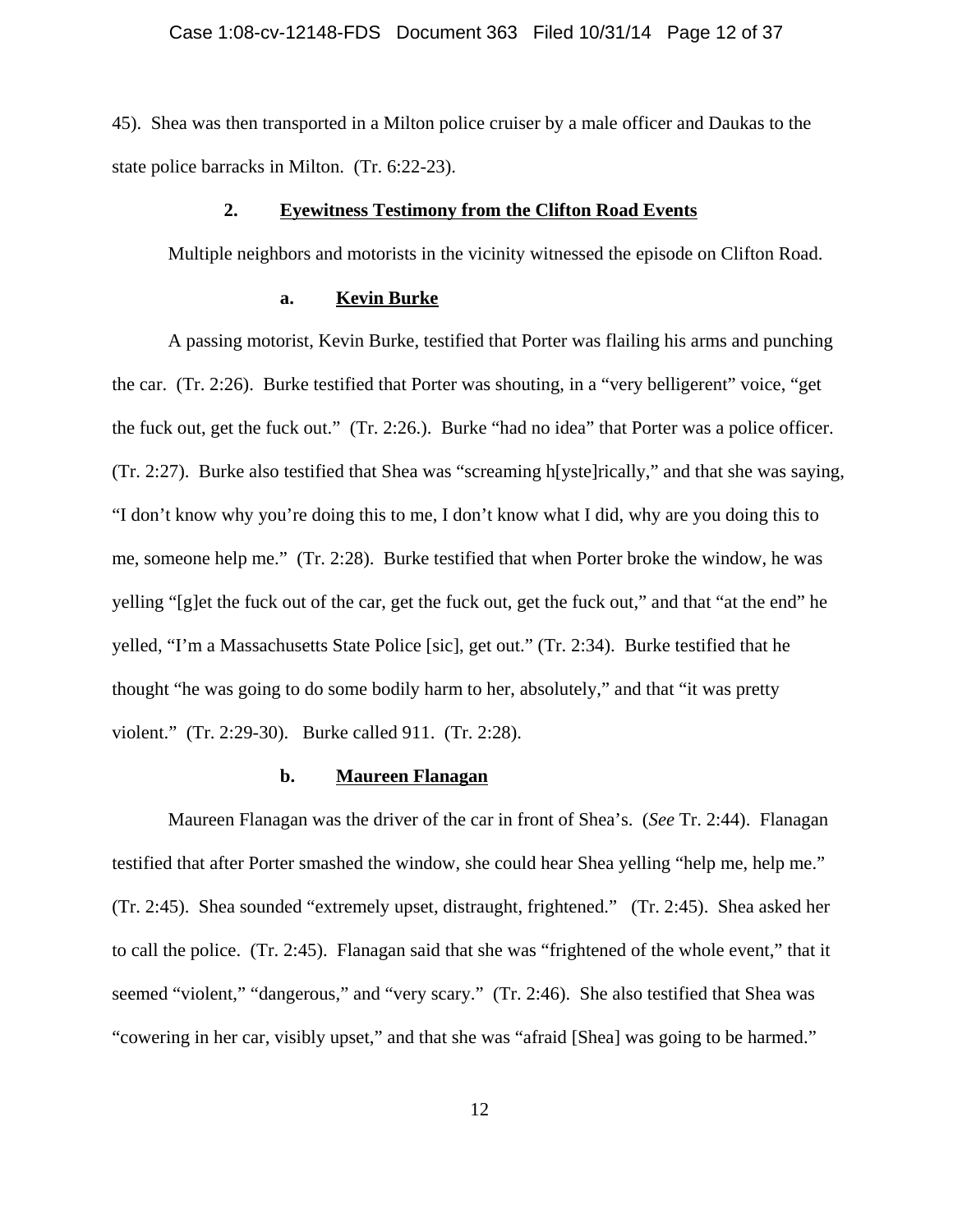(Tr. 2:47). She did not believe that Porter was a police officer. (Tr. 2:47-48). Flanagan thought it was a "domestic violence situation" and that Shea was in danger. (Tr. 2:48). Flanagan also called 911. (Tr. 2:45).

## **c. Eugene Irwin**

Eugene Irwin was at a nearby house. (Tr. 4:53). He testified that he saw Porter drive the

unmarked vehicle at a high rate of speed, with tires screeching. (Tr. 4:56). The car then stopped

behind Shea's car. (Tr. 4:57). He described the incident as follows:

The person in the second car, a male, got out of the car, aggressively approached the first car. When he got to first car, he was tugging at the door handle. He was punching at the window. He was screaming, "Get out of the F'ing car," but the real words, and "Get out of the F'ing car, you bitch." Punching the glass aggressively, grabbing at the door handle . . . after punching the glass on the driver's side window and screaming I'd say at the top of his lungs about as loud as anyone could scream these obscenities and yelling, "You fucking bitch, get out of the car," and jerking on the door handle, I then noticed him go back to his car. And his hand was bloody, and I thought he was going to get a towel or something. . . .

[H]e went back to his car, and he grabbed what I thought was a mag flashlight and went back up to the first car again, struck it on the window, I believe twice before the window broke...

He then reached through the window, opened the door, took the woman in the first car, ripped her out of the car, threw her to the ground and cuffed her. . . .

The driver of the first car, the woman, was crying. She was hysterical. As the door was opening, she was screaming, "Help. Call the police. Someone call the police. Help. Who are you?" But within an instant, she was on the ground and cuffed.

(Tr. 4:57-59). Irwin testified that he thought it was a "domestic incident" and that he had no idea

that Porter was a police officer. (Tr. 4:57-58). He also testified that Shea got herself up from the

ground and walked over to a stone wall, where she sat shaking and crying. (Tr. 4:60). When the

Milton Police arrived, Irwin heard Porter say, "she's fucking mine." (Tr. 4:61).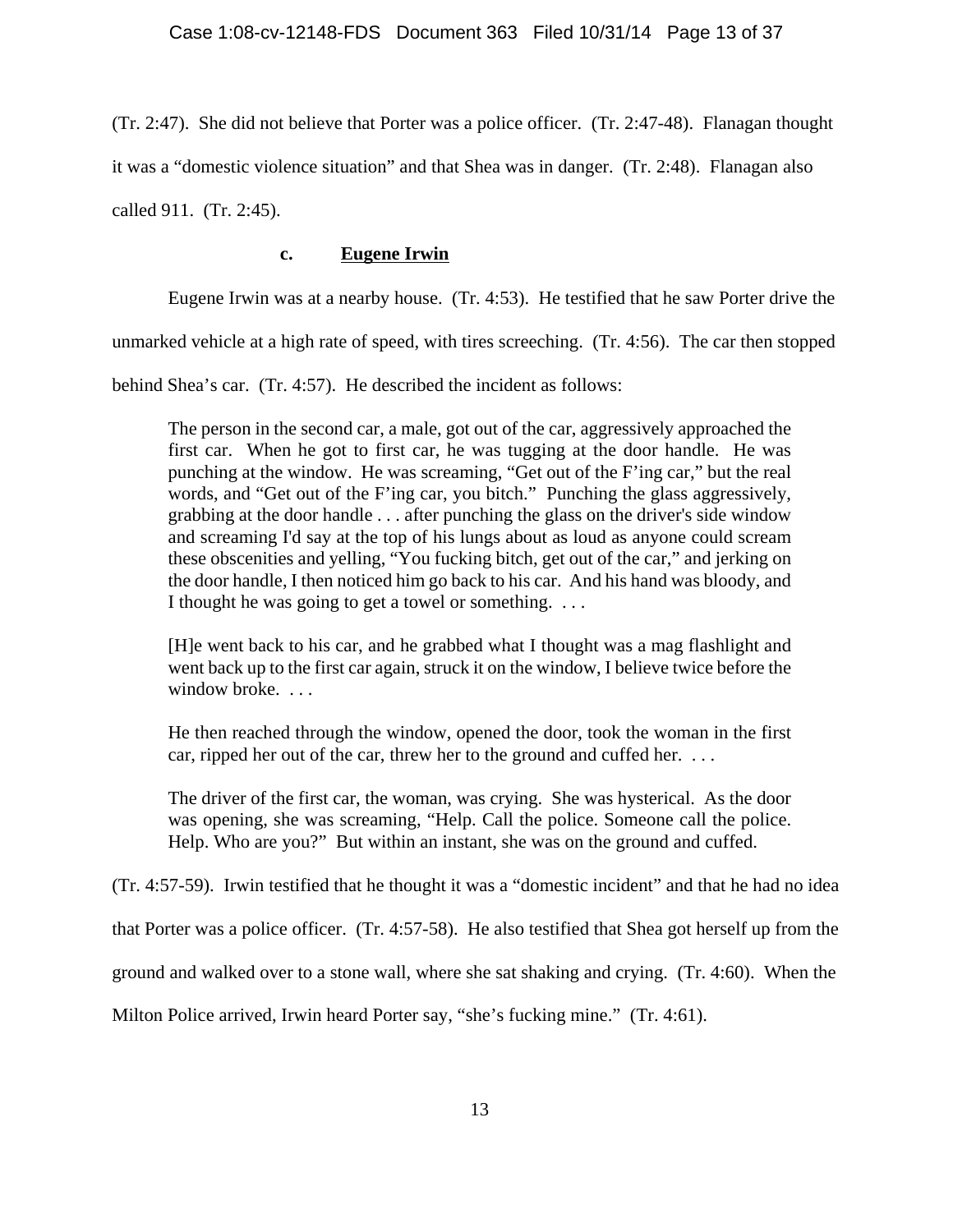## **d. Karen Sykes**

Karen Sykes lived in a house near Clifton Road. (Tr. 4:81). She heard noises, including breaking glass, and went outside to investigate. (Tr. 4:82). She saw Porter and Shea engaged in a "struggle." (Tr. 4:82-83). Porter was holding her hands or wrists and yelling; Shea was crying and trying to "remove herself to get away from him." (Tr. 4:82-83, 87). Porter looked "angry" and Shea looked "scared." (Tr. 4:88). When Shea saw Sykes, she said, "call the police." (Tr. 4:83). Sykes thought it was a "domestic . . . situation"; she did not realize Porter was a police officer. (Tr. 4:83-84, 88). Sykes went back in her home and called the Milton Police. (Tr. 4:84).

#### **3. Porter's Version of the Clifton Road Events**

Porter gave the following testimony as to the episode on Clifton Road.

Porter testified that he followed Shea's car, intending to arrest her for the crime of assault with a deadly weapon.  $(Tr. 4:17).$ <sup>17</sup> He activated his lights and siren in his unmarked car.  $(Tr. 4:17).$ 3:101).

Porter caught up with Shea's car on Clifton Road. (Tr. 3:102). He got out of his car and approached Shea's car at the driver's side window. (Tr. 4:17). He was still wearing street clothes. (Tr. 4:20). According to Porter, he told Shea in "an authoritative voice" that he was a state police officer and directed her to roll down her window. (Tr. 2:168). He testified that he pointed at his badge and gun, both of which were still on his waistband. (Tr. 4:17). Again, he did not show any photographic identification. (Tr. 3:120).

Shea did not obey his direction to roll down the window. (Tr. 4:18). Instead, according to Porter, she sat crying in the car, looking straight ahead. (Tr. 2:170-71; 3:118-19; 4:19-20). Porter

 $17$  The parties appear to agree that assault with a deadly weapon is an offense for which a person may be arrested, and that speeding is not.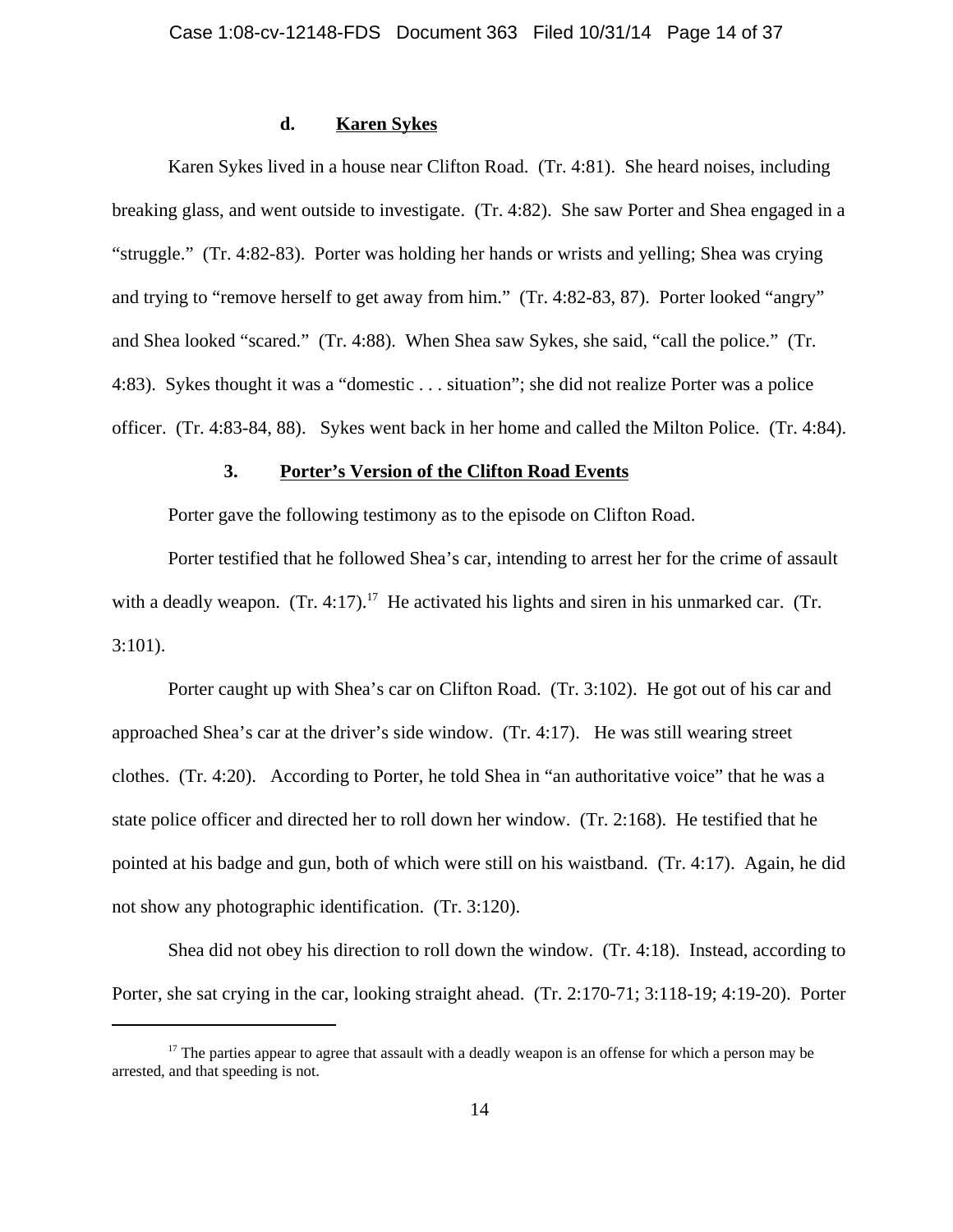## Case 1:08-cv-12148-FDS Document 363 Filed 10/31/14 Page 15 of 37

testified that he did not recall whether she said anything. (Tr. 2:171). He told her that if she did not open the window, he would break it. (Tr. 4:18).

When Shea failed to move, Porter retrieved a large flashlight from his car. (Tr. 2:168;

4:19). He then smashed the driver's side window with the flashlight. (Tr. 2:169-71; 4:19, 21).

Porter reached through the shattered window and unlocked the car. (Tr. 4:22). He put the car in park. (Tr. 4:22). He then grabbed Shea by the wrists and began to pull her out of the car. (Tr. 4:22).

At some point, Porter cut his hand, and began to bleed. (Tr. 4:21). According to Porter, he cut his hand on the glass after the window broke. (Tr. 2:173; 4:21).

He succeeded in getting Shea out of the car. (Tr. 4:23). He handcuffed her and seated her on an adjacent stone wall. (Tr. 4:24). At that point, the Milton Police arrived. (Tr. 4:24).

Porter testified that he did not "recall" whether he used any profanity during the episode, and that it was his "practice not to do that." (Tr. 3:140). He also testified that he did not "recall" whether Shea was begging bystanders for help, or to call the police, or whether she said anything at all. (Tr. 4:19, 30-31). He testified that he did not "hear" Shea begging the Milton police not to let him take her away.  $(Tr. 3:145-47).$ <sup>18</sup> He denied that he touched her "in any inappropriate way." (Tr. 4:23).

## **C. Subsequent Events**

Shea was charged with assault with a dangerous weapon, resisting arrest, speeding, reckless operation of a motor vehicle, failure to identify herself, and failure to stop for police. (Tr. 5:31). She was released on bail, set by the bail commissioner, later that night. (Tr. 5:24). A

 $18$  He also testified that he did not "recall" taking her down on the ground. (Tr. 4:23).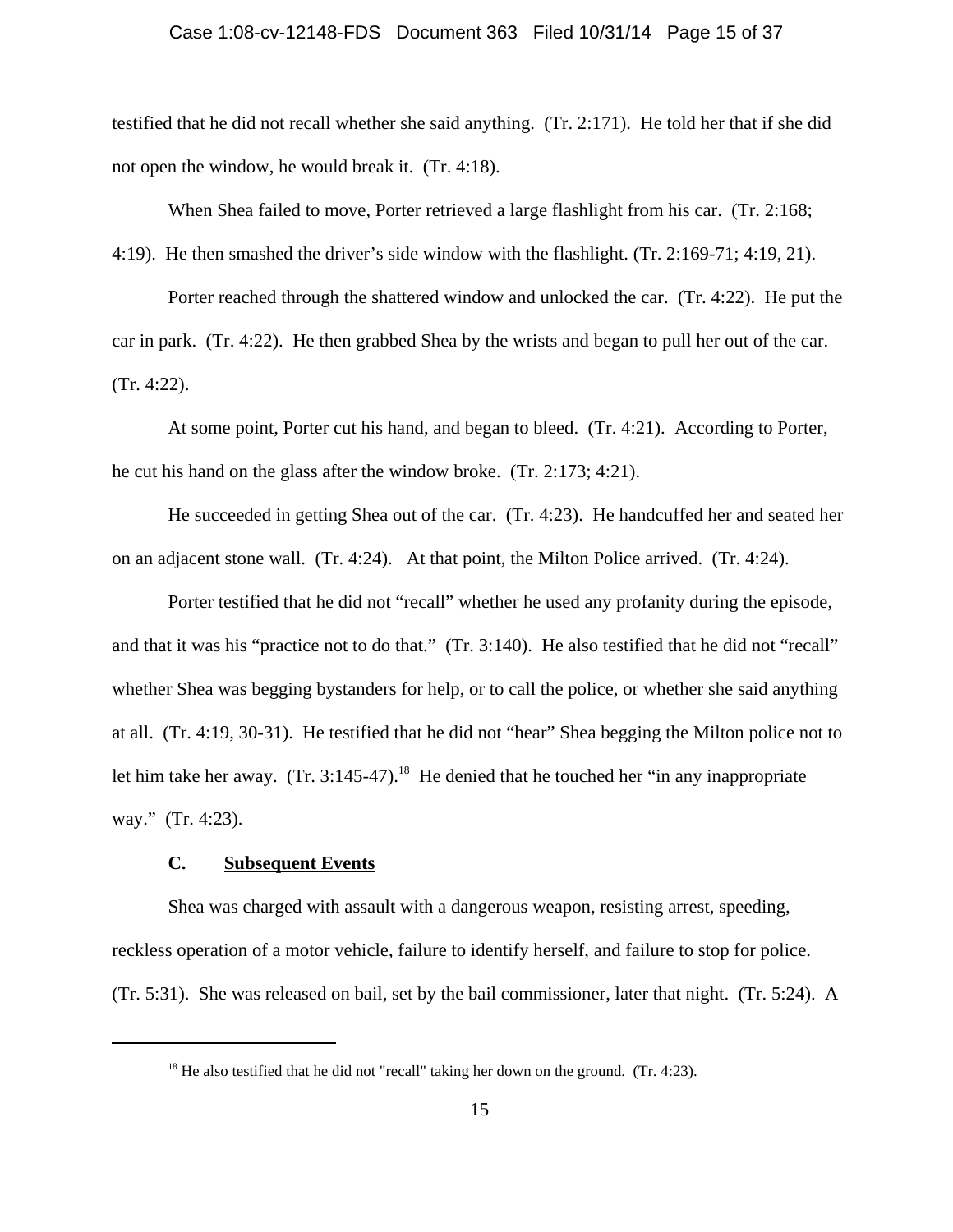criminal complaint issued shortly thereafter. (Ex. 2). Porter signed the application for the complaint. (Tr. 5:39; Ex. 1).

The criminal case against Shea was ultimately nolle prossed on October 16, 2007. (Tr. 4:27; 5:42; Ex. 20). In the nolle prosequi filing, the District Attorney's office stated that "a thorough investigation by local law enforcement brought to light evidence, through percipient witness statements, that would contradict the original assertions of the arresting officer." (Ex. 20).

## **D. State Police Policies**

Martha Powers is a captain in the Massachusetts State Police. (Tr. 3:19). She testified

that she helped develop state police policies and procedures on a variety of topics. (Tr. 3:24-27).

The state police policy for operating vehicles distinguishes between marked cruisers and

unmarked (or semi-marked) cruisers. (Tr. 3:31). It provides in part as follows:

Officers operating unmarked/semi-marked cruisers should be aware that motorists might not recognize them as police officers and may refuse to be or reluctant to stop.

(Tr. 3:31). The policy goes on to note that troopers in unmarked cars, where the motorist does not recognize them as the police, should

advise the trooper or GSQ communications section of the situation. In many instances, people will use their cellular phone to call \*77 or SP or 9-1-1 to ascertain the officer's authenticity.

(Tr. 3:33-34).

Ms. Powers also testified that according to state police policy, troopers conducting traffic stops of suspected felons should, among other things, "make an effort to conduct a stop with backup"; "ensure the portable radio is in the on position"; "inform the [police] operator the reason for the stop"; and "[a]void unnecessary conversation that may lead to verbal confrontations." (Tr.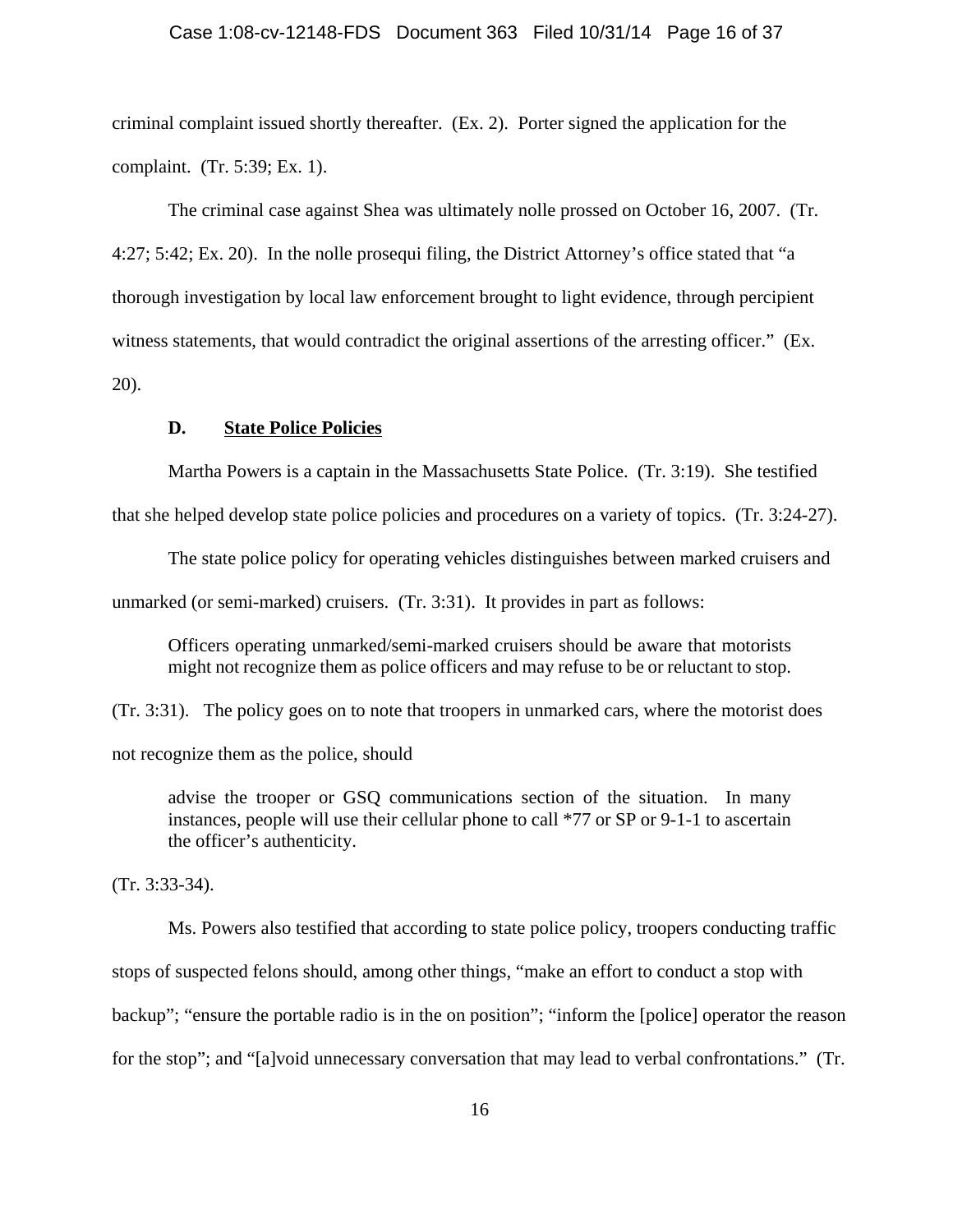3:37-40; Ex. 17).

Ms. Powers also testified that state police policy was that "officers shall use or allow to be used only that force which is reasonable." (Tr. 3:43; Ex. 17). The policy states that some of the factors to consider for determining the objective reasonableness of the force were "[w]hether the suspect poses an immediate threat," "[the] [s]everity of the crime," and whether the subject is "[r]esisting or evading" arrest. (Tr. 3:44; Ex. 17).

## **E. Expert Testimony**

Richard Mears testified for plaintiff as an expert on police practices. Among other things, Mears testified that (1) Porter did not have probable cause to arrest Shea for the episode on Centre Lane (Tr. 4:107, 115-16); (2) Porter did not display proper police identification (Tr. 4:108-109); (3) Porter should have called in a marked cruiser if he was engaged in pursuit of Shea (Tr. 4:111- 12); and (4) Porter used excessive force under the circumstances. (Tr. 4:114).

Shawn Barbale testified for defendant as an expert. He did not provide an opinion as to whether there was probable cause for an arrest.<sup>19</sup> He testified that Porter used reasonable force in effecting the arrest of Shea.  $(Tr. 6:59)^{20}$ 

## **E. Procedural History**

Shea filed a complaint in this Court on December 29, 2008, against multiple defendants. Among other things, the complaint asserted a claim under 42 U.S.C. § 1983, alleging that Porter violated Shea's constitutional rights to be secure against an unreasonable seizure and excessive

 $19$  Defense counsel sought to elicit such an opinion from Barbale, but the Court did not permit him to do so, as he did not provide that opinion in his expert report. (Tr. 6:58).

<sup>&</sup>lt;sup>20</sup> Barbale's testimony was based in part on the assumption that Porter had asked Shea for her driver's license, as to which there was no evidence. (Tr. 6:59).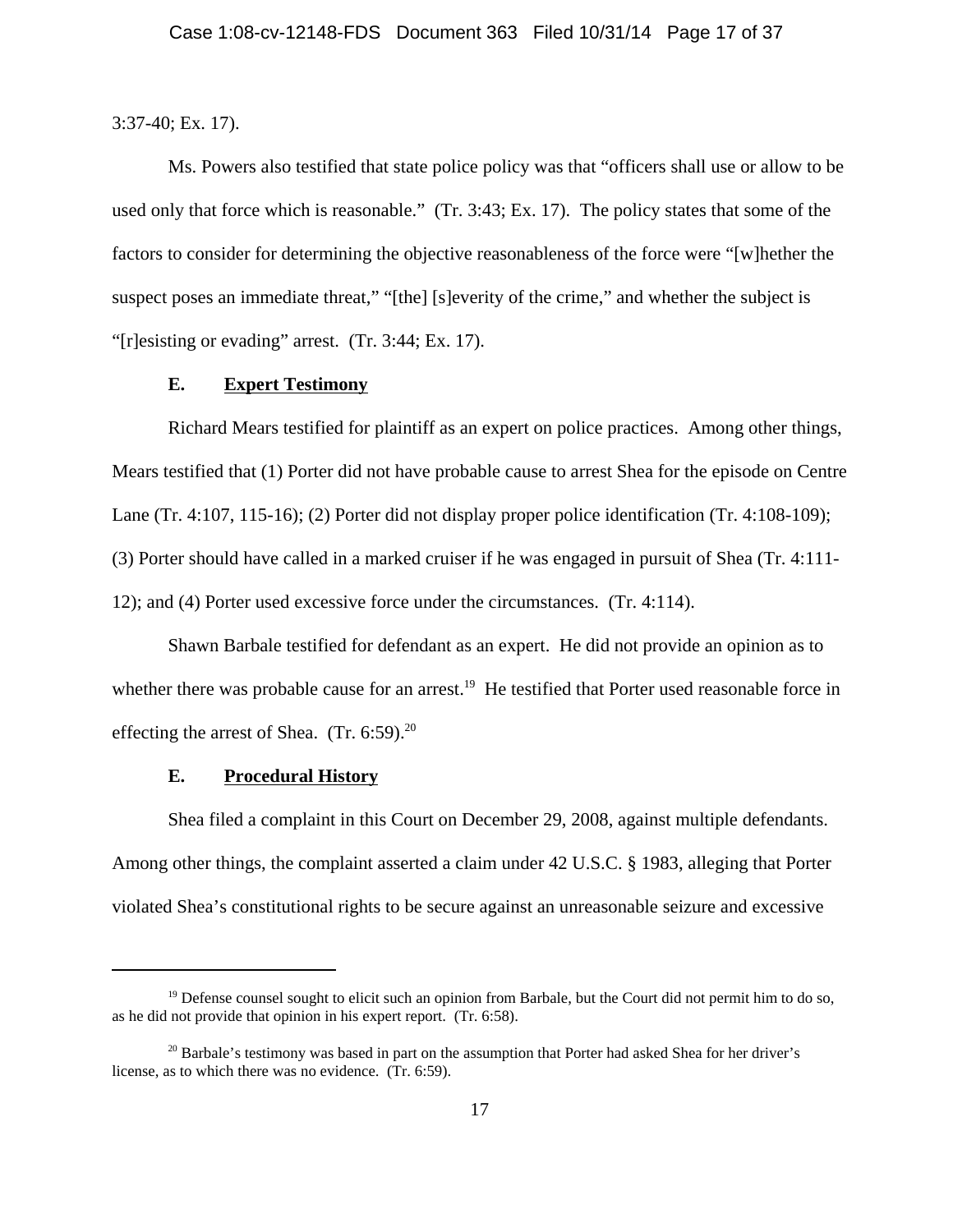## Case 1:08-cv-12148-FDS Document 363 Filed 10/31/14 Page 18 of 37

force. The complaint also asserted, among other things, a state-law claim of malicious prosecution.

The case was tried to a jury over seven days between April 29 and May 7, 2013. At the close of defendant's argument, plaintiff moved for judgment in her favor as a matter of law under Rule 50. Three claims were submitted to the jury: a claim under § 1983 for wrongful arrest, a claim under § 1983 for excessive force, and a state-law claim for malicious prosecution. The jury found in favor of Shea on the malicious prosecution claim and awarded her damages of \$60,000. It found for Porter on the claims of wrongful arrest and excessive force.

On June 20, 2013, plaintiff moved for judgment in her favor as a matter of law under Rule 50 and for a new trial under Rule 59. Plaintiff sought additional time in which to file a supporting memorandum due to a change in counsel. That memorandum was eventually filed on September 30, 2013, and defendant filed an opposition on November 1, 2013.

The Court held a hearing on December 4, 2013, at which, among other things, it denied the motion for a new trial. The Court denied the motion from the bench, without issuing a written opinion.

On January 2, 2014, plaintiff moved for reconsideration of that denial. In substance, plaintiff contended that the Court misapprehended its authority under Rule 59 and the Seventh Amendment, in that it effectively applied the standard for a judgment as a matter of law rather than the more lenient standard for a new trial.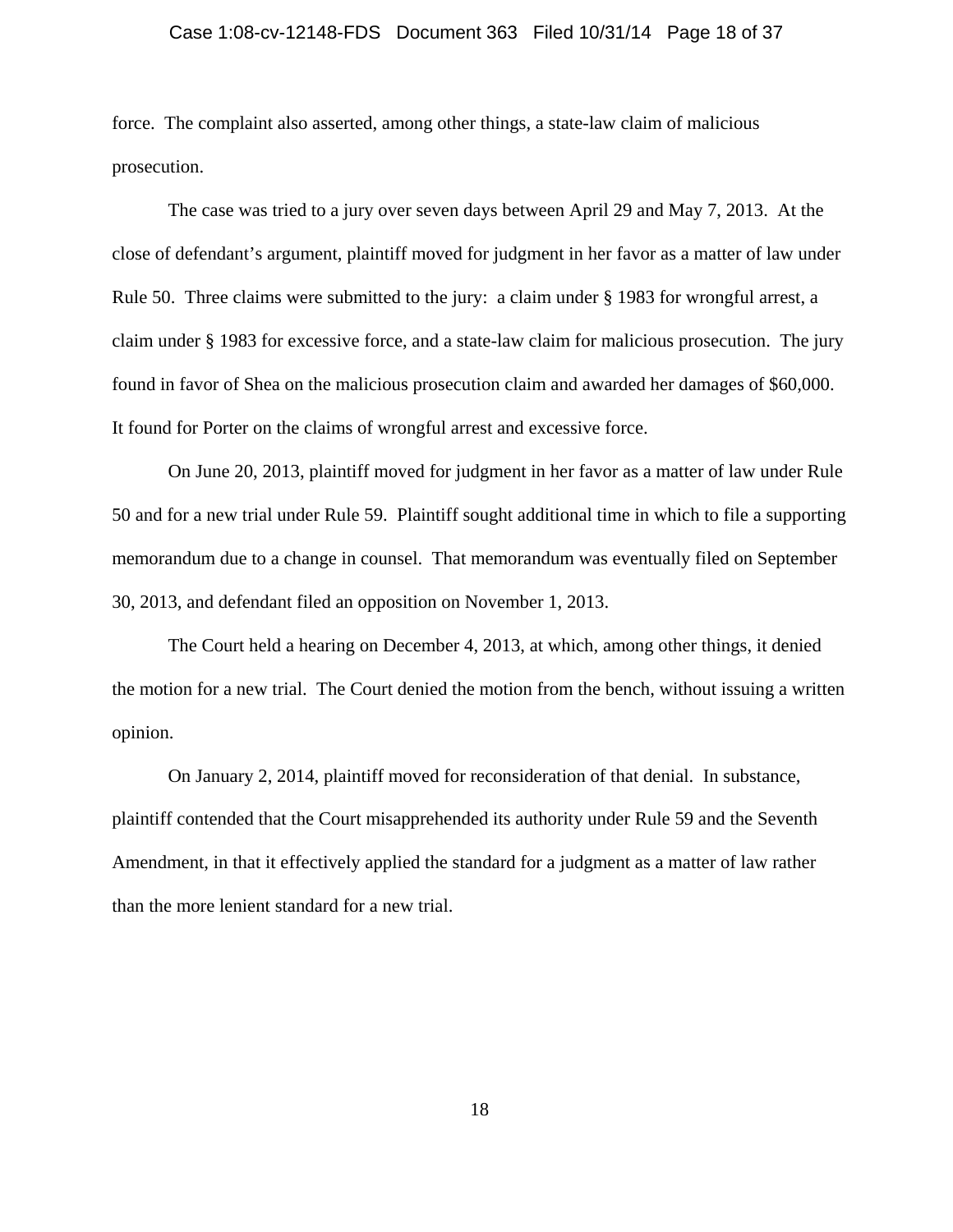## **II. Standard of Review**

The Court has "substantial discretion and broad authority" to grant a motion for reconsideration pursuant to Fed. R. Civ. P. 59(e). *Ruiz Rivera v. Pfizer Pharm., LLC*, 521 F.3d 76, 81-82 (1st Cir. 2008). A motion for reconsideration will be granted upon a showing of (1) a "manifest error of law," (2) new evidence, or (3) a misunderstanding or other error "not of reasoning but apprehension." *Id.* The granting of a motion for reconsideration is an "extraordinary remedy" that should be used "sparingly." *Palmer v. Champion Mortgage*, 465 F.3d 24, 30 (1st Cir. 2006) (quotation and citation omitted). A Rule 59(e) motion cannot be used to "advance a new argument that could (and should) have been presented prior to the district court's original ruling." *Cochran v. Quest Software, Inc.*, 328 F.3d 1, 11 (1st Cir. 2003). Nor is a Rule 59(e) motion an appropriate means to "repeat old arguments previously considered and rejected." *Nat'l Metal Finishing Co., Inc. v. Barclays American/Commercial, Inc.*, 899 F.2d 119, 123 (1st Cir. 1990).

Motions for a new trial are governed by Fed. R. Civ. P.  $59(a)(1)$ <sup>21</sup> Rule  $59(a)$  requires a new trial "if the verdict is against the law, against the weight of the credible evidence, or tantamount to a miscarriage of justice." *Crowe v. Marchand*, 506 F.3d 13, 19 (1st Cir. 2007); *Burke v. McDonald*, 572 F.3d 51, 57 (1st Cir. 2009). When deciding a motion for a new trial, a court may independently weigh the evidence. *Jennings v. Jones*, 587 F.3d 430, 436 (1st Cir. 2009). Although the court is not required to draw all inferences in favor of the verdict, the court

<sup>&</sup>lt;sup>21</sup> Rule 59(a)(1) provides as follows:

The court may, on motion, grant a new trial on all or some of the issues—and to any party—as follows:

<sup>(</sup>A) after a jury trial, for any reason for which a new trial has heretofore been granted in an action at law in federal court . . .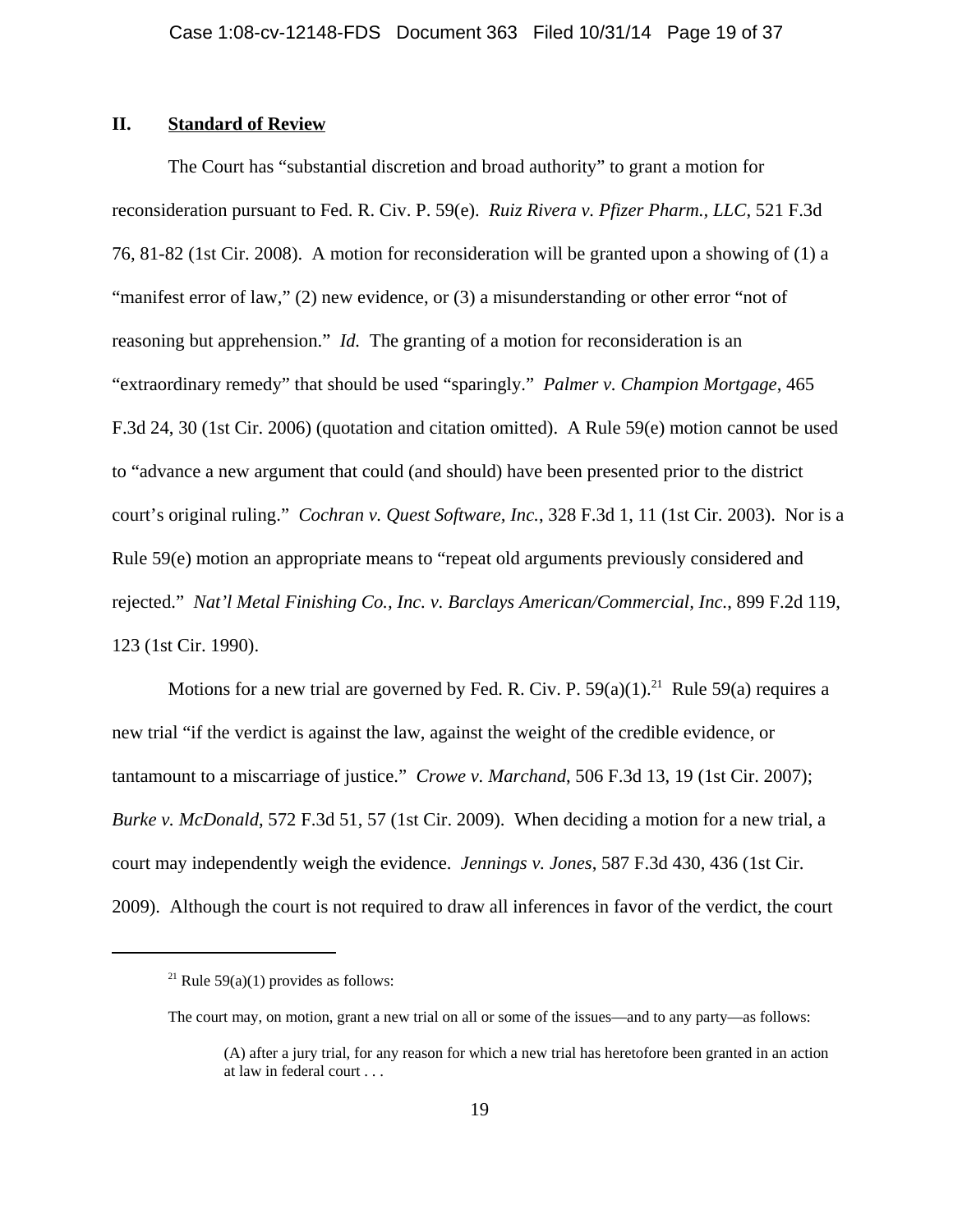## Case 1:08-cv-12148-FDS Document 363 Filed 10/31/14 Page 20 of 37

"cannot displace a jury's verdict merely because [the court] disagrees with it or because a contrary verdict may have been equally . . . supportable." *Id.* (alterations in original) (quoting *Ahern v. Scholz*, 85 F.3d 774, 780 (1st Cir. 1996)) (internal quotation marks omitted). However, the court "may order a new trial 'even where the verdict is supported by substantial evidence.'" *Id.* at 439 (quoting *Lama v. Borras*, 16 F.3d 473, 477 (1st Cir. 1994)). In fact, the court has a "duty to order a new trial whenever, in its judgment, the action is required in order to prevent injustice." *Id.* at 436 (quoting *Kearns v. Keystone Shipping Co.*, 863 F.2d 177, 181 (1st Cir. 1988)).

## **III. Analysis**

As noted, the Court denied plaintiff's motion for a new trial in a ruling from the bench on December 4, 2013. Plaintiff then moved for reconsideration of that order, contending in substance that the Court misapprehended its authority under Rule 59 to order a new trial, and in effect applied the more restrictive standard governing judgments as a matter of law.

When the Court first considered the question of a new trial, it stated the following, among other things:

I don't get to overturn jury verdicts simply because I disagree with them. My understanding is [that] the outcome has to be against the clear weight of evidence to the point where it's unreasonable, so unreasonable that really no reasonable juror could have reached such a result, in any event, the verdict has to result in a miscarriage of justice.

(Tr. Dec. 4, 2013 Hrg. at 12).

The Court has reconsidered its earlier ruling, at considerable length, and after a thorough review of the record and the relevant case law. For the reasons stated below, it has concluded that its earlier formulation of the standard was not correct, and imposes an unnecessary high burden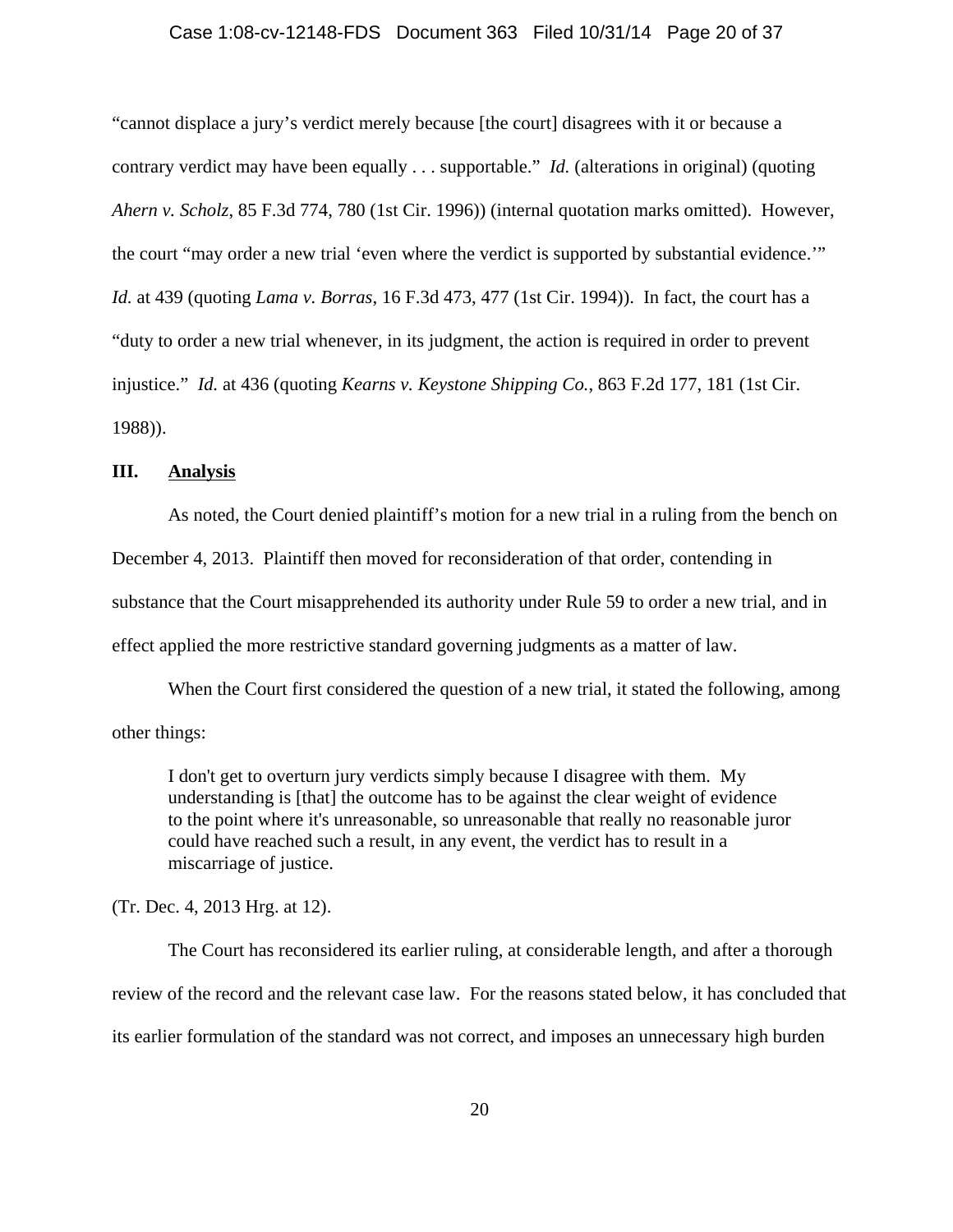on the party seeking a new trial. The motion for reconsideration will therefore be granted.

The question then becomes whether a new trial should be granted. The starting point for the analysis is an overview of the relevant legal standards governing plaintiff's claims.

#### **A. The Section 1983 Claim**

Plaintiff has asserted two claims under 28 U.S.C. § 1983 for violation of the Fourth Amendment, one for wrongful arrest and one for excessive force.

## **1. Wrongful Arrest**

A warrantless arrest by a police officer is reasonable under the Fourth Amendment where there is probable cause to believe that the arrestee had committed or was committing a crime. *Devenpeck v. Alford*, 543 U.S. 146, 152 (2004); *United States v. Watson*, 423 U.S. 411, 424 (1976).

Probable cause must be determined from the perspective of an objectively reasonable and prudent police officer facing the same circumstances. *Devenpeck*, 543 U.S. at 152. A police officer's actual, or subjective, state of mind (except for the facts that he knows) is irrelevant to the existence of probable cause. *Id.* Thus, "[t]he inquiry into probable cause focuses on what the officer knew at the time of the arrest, and should evaluate the totality of the circumstances." *United States v. Jones*, 432 F.3d 34, 41 (1st Cir. 2005) (citation omitted).

#### **2. Excessive Force**

In making an arrest, a police officer is permitted to use such force as is reasonable under the circumstances. *Graham v. Connor*, 490 U.S. 386, 395-97 (1989). In other words, a police officer engaged in an otherwise-lawful arrest is permitted to use the amount of force that a reasonable officer would have used under similar circumstances. *Id.* at 396-97.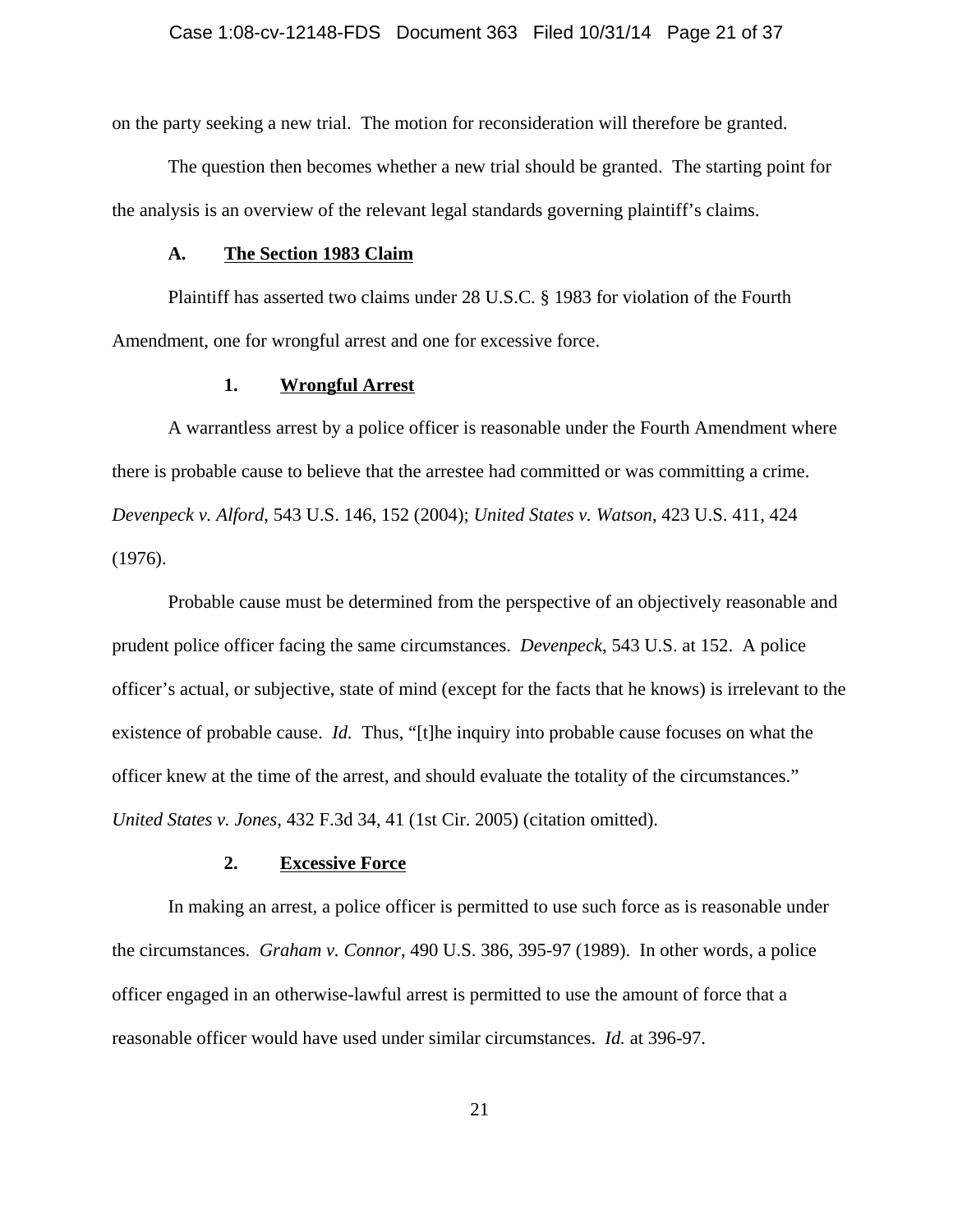#### Case 1:08-cv-12148-FDS Document 363 Filed 10/31/14 Page 22 of 37

Whether force was excessive depends on "the facts and circumstances of each particular case, including the severity of the crime at issue, whether the suspect poses an immediate threat to the safety of the officers or others, and whether he is actively resisting arrest or attempting to evade arrest by flight." *Id.* at 396

Whether the defendant's use of force was excessive is judged from the perspective of an objectively reasonable and prudent police officer facing the same circumstances that the defendant officer faced at the time. *Graham*, 490 U.S. at 397 (claims of excessive force are analyzed under an "objective reasonableness" standard, whereby the court examines "whether the officers' actions are 'objectively reasonable' in light of the facts and circumstances confronting them, without regard to their underlying intent or motivation"). A police officer's actual, or subjective, intent or motivation does not govern whether the force was excessive.*Id.*

## **B. Elements of the State Offenses**

Plaintiff was arrested and charged with six separate crimes: assault with a dangerous weapon, reckless operation of a motor vehicle, resisting arrest, refusal to identify herself to a police officer, failure to stop for a police officer, and speeding. All but speeding are "arrestable" offenses under Massachusetts law. *See Commonwealth v. Chown*, 459 Mass. 756, 759 n.8 (Mass. 2011)

## **1. Assault with a Dangerous Weapon**

The first crime with which the plaintiff was charged is assault with a dangerous weapon. See Mass. Gen. Laws ch. 265, § 15B(b).<sup>22</sup> Under Massachusetts law, there are two ways that an

 $22$ <sup>22</sup> The statutory text is as follows: "Whoever, by means of a dangerous weapon, commits an assault upon another shall be punished by imprisonment in the state prison for not more than five years or by a fine of not more than one thousand dollars or imprisonment in jail for not more than two and one-half years." Mass. Gen. Laws ch. 265, § 15B(b).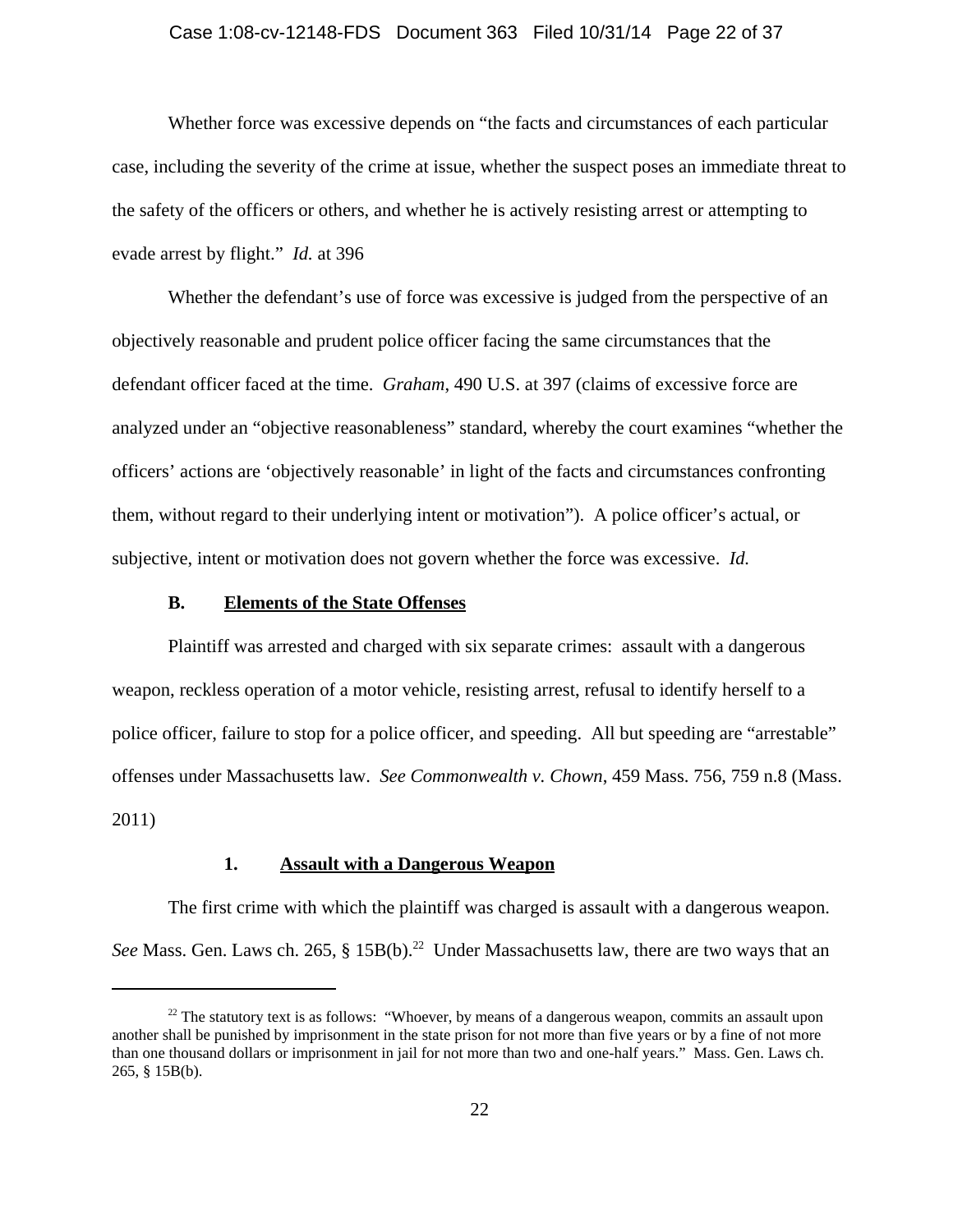## Case 1:08-cv-12148-FDS Document 363 Filed 10/31/14 Page 23 of 37

individual can commit this crime: an "attempted battery" (for example, intentionally swinging at a person with a bat and missing), or a "threatened battery" (for example, waving a bat at a person in an overt and objectively menacing way). *Commonwealth v. Porro*, 458 Mass. 526, 530 (2010) (citing *Commonwealth v. Richards*, 363 Mass. 299, 303 (1973)).

Under the "attempted battery" theory, the prosecution must prove that (1) the defendant "intended to commit a battery," (2) "took some overt step toward accomplishing that intended battery," and (3) "came reasonably close to doing so." *Porro*, 458 Mass. at 530 (quoting *Commonwealth v. Melton*, 436 Mass. 291, 295 (2002)). Under this theory, it is not necessary that the victim be aware of the attempted battery. *Porro*, 458 Mass. at 530.

Under the "threatened battery" theory, the prosecution must prove that (1) "the defendant engaged in conduct that a reasonable person would recognize to be threatening," (2) "the defendant intended to place the victim in fear of an imminent battery," and (3) "the victim perceived the threat." *Porro*, 458 Mass. at 530-31 (citing *Commonwealth v. Chambers*, 57 Mass. App. Ct. 47, 49, 51 (2003)); *Commonwealth v. Musgrave*, 38 Mass. App. Ct. 519, 523–524 (1995), opinion adopted in full, 421 Mass. 610 (1996). "The victim need not actually be in fear, but must apprehend the risk of an imminent battery." *Porro*, 458 Mass. at 531.

Under either theory, the assault must be made with a "dangerous weapon." An ordinarily innocuous item, such as an automobile, may be considered a dangerous weapon when it is used in an improper or dangerous way that endangers another's safety. *See Porro*, 458 Mass. at 528 (swerving automobile); *Commonwealth v. Appleby*, 380 Mass. 296, 304 (1980) (citing *Commonwealth v. LeBlanc*, 3 Mass. App. Ct. 780, 780 (1975) (automobile door used to strike police officer)).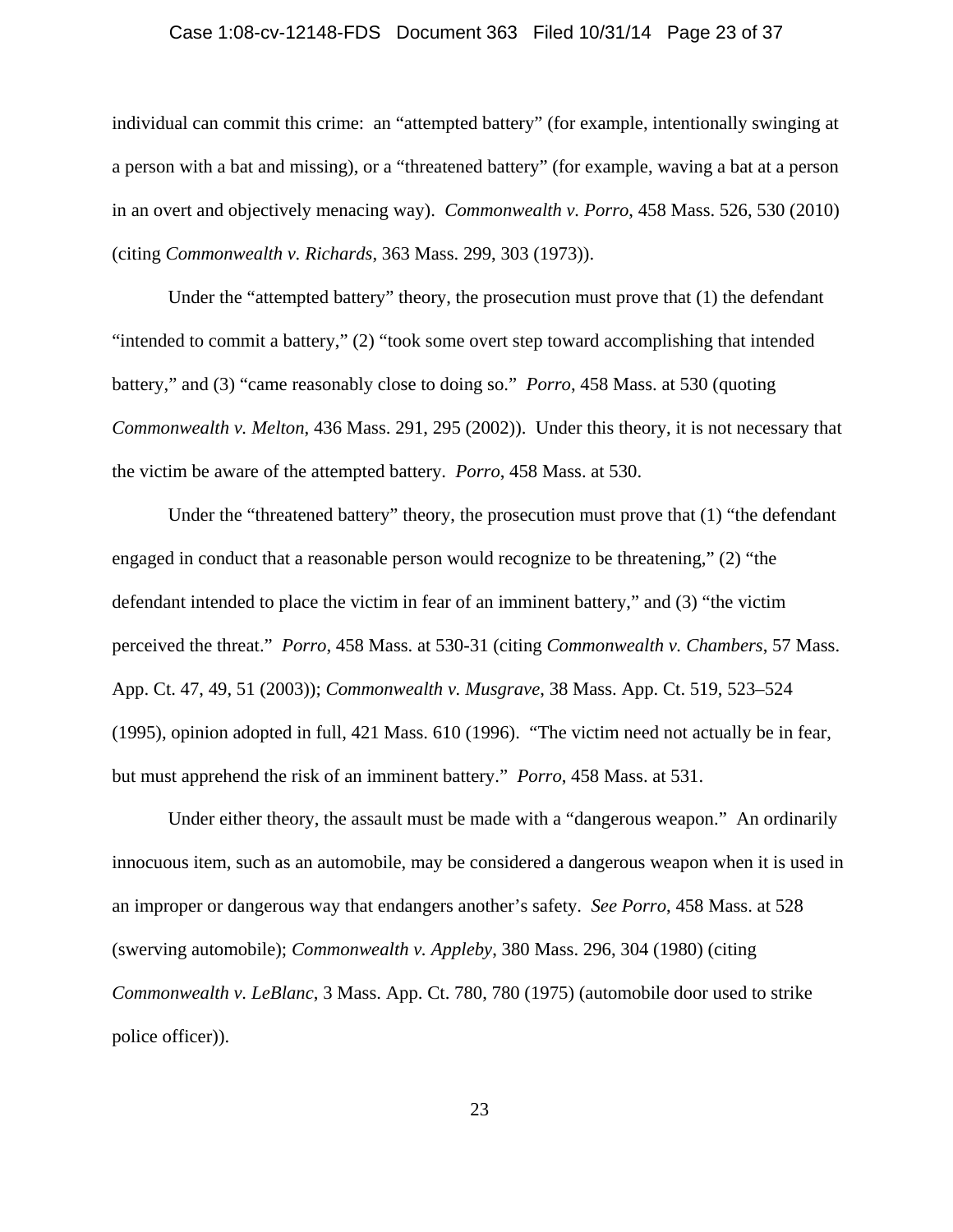## **2. Reckless Operation of a Motor Vehicle**

The second crime with which the plaintiff was charged is reckless operation of a motor vehicle. Mass. Gen. Laws ch. 90, § 24(2)(a).<sup>23</sup> Under Massachusetts law, an individual commits the crime of reckless operation of a motor vehicle if he or she (1) operates a motor vehicle, "(2) upon a public way, (3) recklessly or negligently so that the lives and safety of the public might be endangered." *Commonwealth v. Duffy*, 62 Mass. App. Ct. 921, 921 (2004); *Commonwealth v. Daley*, 66 Mass. App. Ct. 254, 255 (2006).

## **3. Resisting Arrest**

The third crime with which the plaintiff was charged is resisting arrest. *See* Mass. Gen.

Laws ch. 268,  $\S 32B<sup>24</sup>$  Under Massachusetts law, an individual commits the crime of resisting

Mass. Gen. Laws ch. 90, § 24(2)(a).

 $24$  The statutory text is as follows:

(a) A person commits the crime of resisting arrest if he knowingly prevents or attempts to prevent a police officer, acting under color of his official authority, from effecting an arrest of the actor or another, by:

(1) using or threatening to use physical force or violence against the police officer or another; or

(2) using any other means which creates a substantial risk of causing bodily injury to such police officer or another.

(b) It shall not be a defense to a prosecution under this section that the police officer was attempting to make an arrest which was unlawful, if he was acting under color of his official authority, and in attempting to make the arrest he was not resorting to unreasonable or excessive force giving rise to the right of self-defense. A police officer acts under the color of his official authority when, in the regular course of assigned duties, he is called upon to make, and does make, a judgment in good faith based upon surrounding facts and circumstances that an arrest should be made by him.

 $23$  The statutory text is as follows:

Whoever upon any way or in any place to which the public has a right of access . . . operates a motor vehicle recklessly, or operates such a vehicle negligently so that the lives or safety of the public might be endangered, . . . [shall be guilty of an offense].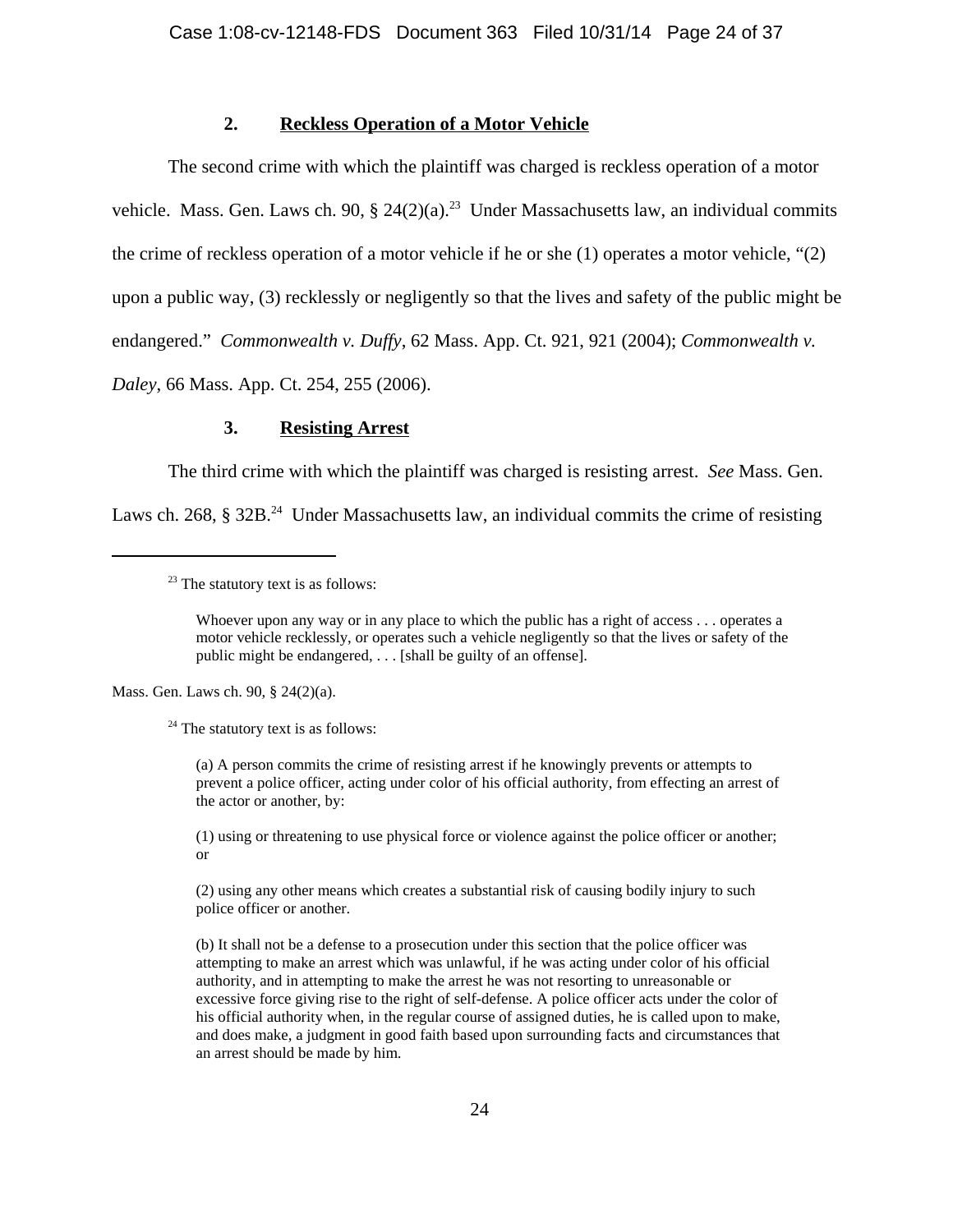#### Case 1:08-cv-12148-FDS Document 363 Filed 10/31/14 Page 25 of 37

arrest if (1) he or she knowingly prevents or attempts to prevent a police officer from effecting an arrest, (2) that police officer has the authority to effect the arrest, and (3) he or she uses or threatens to use physical force or violence against the police officer or another, or otherwise creates a substantial risk of bodily injury to the police officer. *Id.*; *see Commonwealth v. Joyce*, 84 Mass. App. Ct. 574, 581 (2013).

To prove this crime, the Commonwealth must prove, among other things, that the individual knew that the person effecting the arrest was a police officer, and that the defendant understood he was being arrested. *Commonwealth v. Grant*, 71 Mass. App. Ct. 205, 209 (2008). "[T]he crime is committed, if at all, at the time of the 'effecting' of an arrest." *Commonwealth v. Grandison*, 433 Mass. 135, 145 (2001). An arrest occurs when there is (1) "an actual or constructive seizure or detention of the person," (2) "performed with the intent to effect an arrest," and (3) is "so understood by the person detained." *Grant*, 71 Mass. App. Ct. at 208 (quoting *Grandison*, 433 Mass. at 145). "The standard for determining whether a defendant understood that he was being arrested is objective—whether a reasonable person in the defendant's circumstances would have so understood." *Id.* "Fleeing from, or even resisting, a stop or patfrisk does not constitute the crime of resisting arrest." *Id.* The officer must, through his words or actions, objectively communicate an intent to effect an arrest. *Id.*

## **4. Refusal to Identify**

The fourth crime with which the plaintiff was charged is refusing to identity herself to a

<sup>(</sup>c) The term "police officer" as used in this section shall mean a police officer in uniform or, if out of uniform, one who has identified himself by exhibiting his credentials as such police officer while attempting such arrest.

Mass. Gen. Laws ch. 268, § 32B.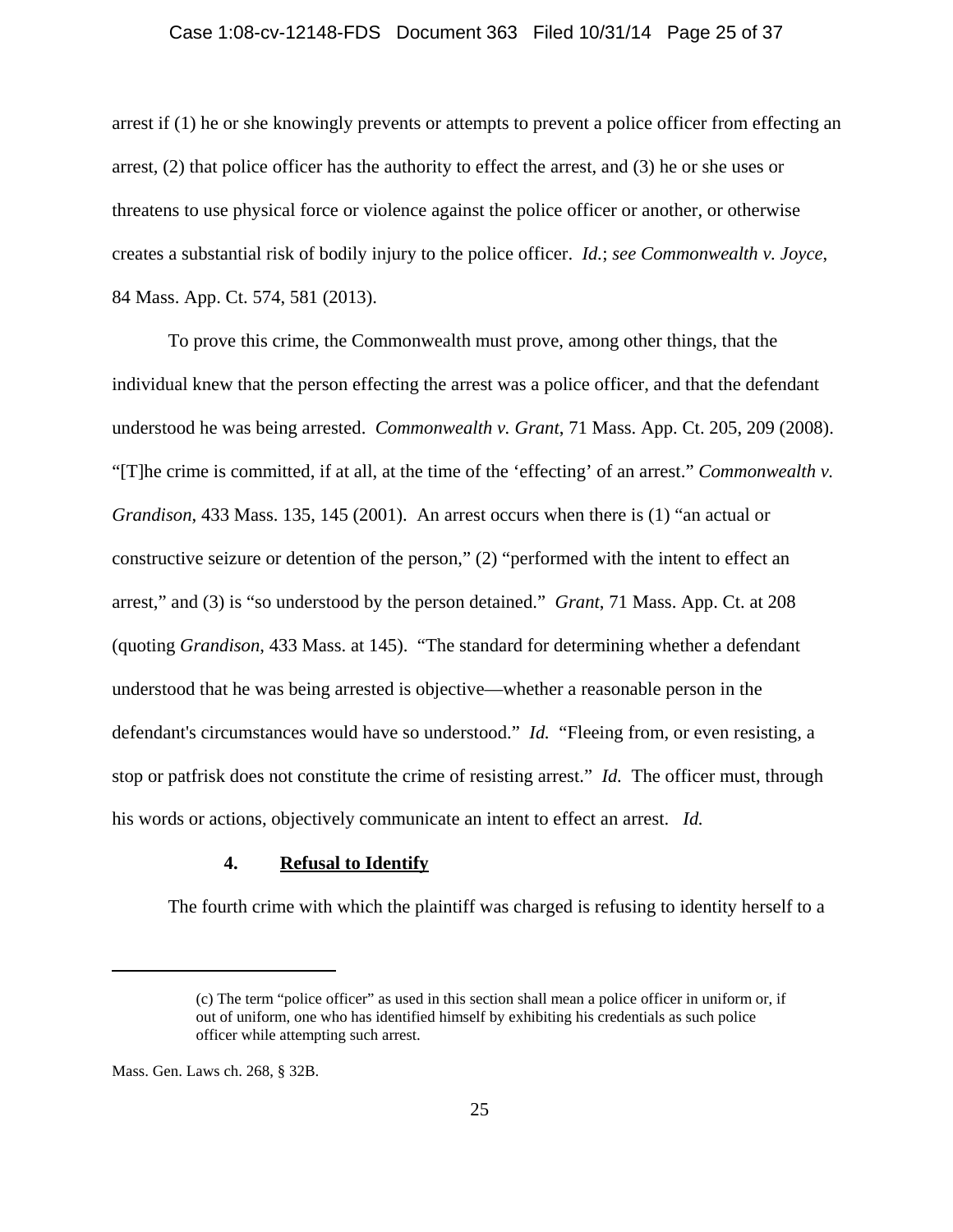## Case 1:08-cv-12148-FDS Document 363 Filed 10/31/14 Page 26 of 37

police officer while operating a motor vehicle. Mass. Gen. Laws ch. 90,  $\S 25$ .<sup>25</sup> Under Massachusetts law, an individual commits this crime if (1) while operating a motor vehicle, (2) he or she refuses to give his or her name and address upon request, (3) when the request is made by a police officer who is in uniform or has his badge conspicuously displayed on the outside of his clothing, and (4) the individual realizes that the police officer has made such a request, and intentionally disobeys that request. *Id.*; *see Commonwealth v. Gray*, 423 Mass. 293, 295 (1996).

Again, to prove this crime, the Commonwealth must prove, among other things, that the individual knew that the person making the request was a police officer. *Gray*, 423 Mass. at 295.

## **5. Failure to Stop for Police**

The fifth crime with which the plaintiff was charged is failure to stop for police. Mass. Gen. Laws ch. 90,  $\S$  25. Under Massachusetts law, an individual commits this crime if, (1) while operating a motor vehicle, (2) he or she refuses or neglects to stop when signaled to do so by a police officer, (3) when the police officer is in uniform or has his badge conspicuously displayed on the outside of his clothing, and (4) the individual realizes that the police officer has made such a request, and intentionally disobeys that request. *Gray*, 423 Mass. at 293.

Again, to prove this crime, the Commonwealth must prove, among other things, that the

Mass. Gen. Laws ch. 90, § 25.

 $25$  The statutory text is as follows:

Any person who, while operating or in charge of a motor vehicle, shall refuse, when requested by a police officer, to give his name and address or the name and address of the owner of such motor vehicle, or who shall give a false name or address, or who shall refuse or neglect to stop when signalled to stop by any police officer who is in uniform or who displays his badge conspicuously on the outside of his outer coat or garment, or who refuses, on demand of such officer, to produce his license to operate such vehicle or his certificate of registration, or to permit such officer to take the license or certificate in hand for the purpose of examination, . . . shall be punished by a fine of one hundred dollars.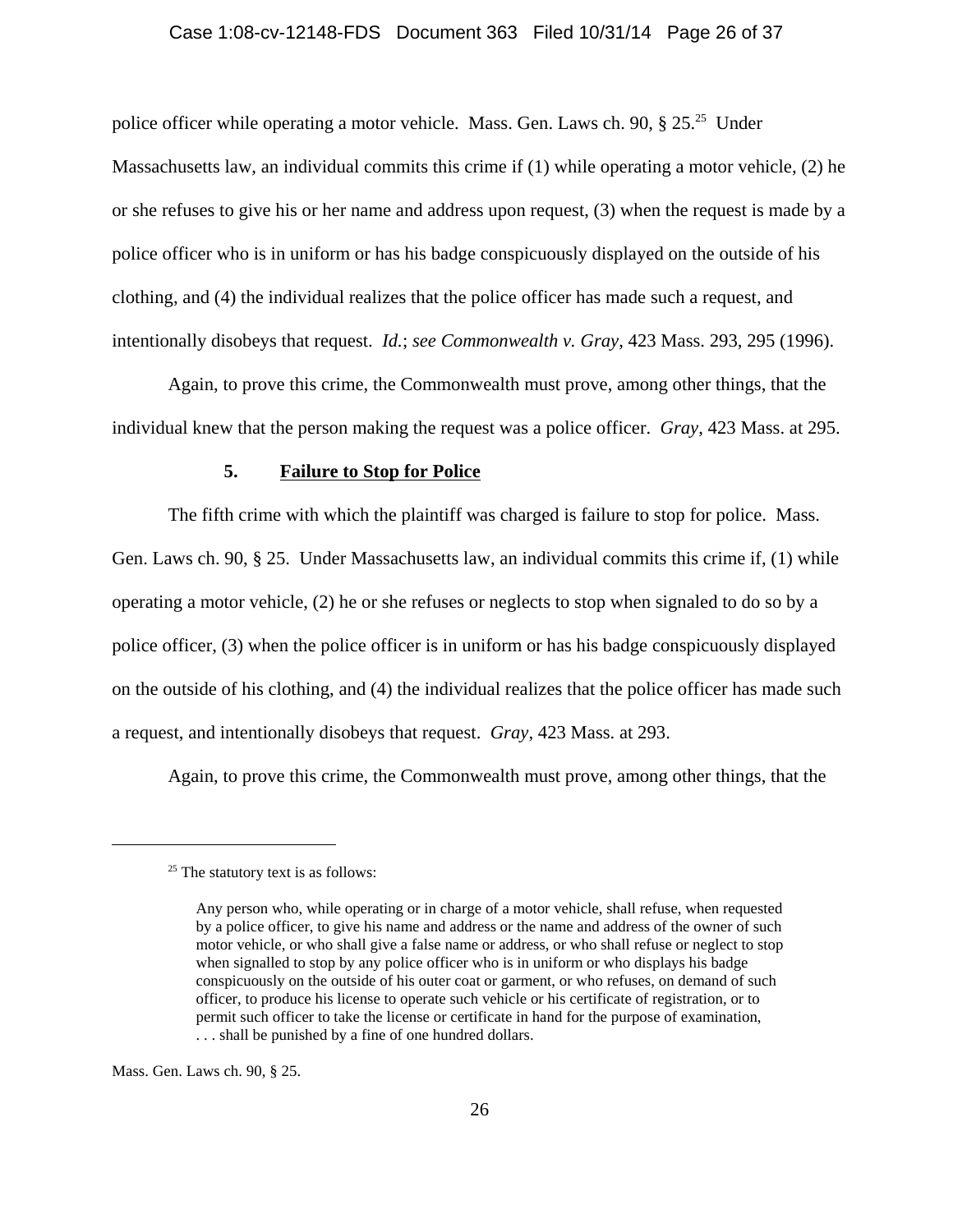## Case 1:08-cv-12148-FDS Document 363 Filed 10/31/14 Page 27 of 37

individual knew that the person making the request was a police officer. *Gray*, 423 Mass. at 293; *Commonwealth v. Materia*, 350 Mass. 785, 785 (1966).

#### **6. Speeding**

Finally, plaintiff was charged with speeding. *See* Mass. Gen. Laws ch. 90, § 17. Under Massachusetts law, an individual commits the offense of speeding if he or she operates a motor vehicle "at a rate of speed greater than is reasonable and proper." *Id.* If a lawful speed limit has been established, operation of a motor vehicle at a rate of speed that is greater than the established speed limit is evidence of operation at a speed that is greater than is reasonable and proper. *Id.*

Ordinarily, "[w]hen the police are justified in stopping an automobile for a routine traffic violation, they may, for their safety and the safety of the public, order the driver or the passengers to leave the automobile, but only if they have a reasonable belief that their safety, or the safety of others, is in danger." *Commonwealth v. Damon*, 82 Mass. App. Ct. 164, 169-70 (2012) (quoting *Commonwealth v. Torres*, 433 Mass. 669, 673 (2001)).

Under Massachusetts law, a person may not be arrested solely for the offense of speeding. *See Commonwealth v. Chown*, 459 Mass. 756, 759 n.8 (Mass. 2011) ("There is no dispute that these two infractions [failing to have registration in possession and speeding] do not amount to arrestable offenses.").

## **C. Wrongful Arrest**

The first question is whether Porter had probable cause to arrest Shea. As noted, she could not have been arrested merely for speeding. The question therefore depends on whether there was probable cause to believe that she had committed at least one of five crimes: (1) assault with a deadly weapon, (2) reckless operation of a motor vehicle, (3) failure to stop for police, (4)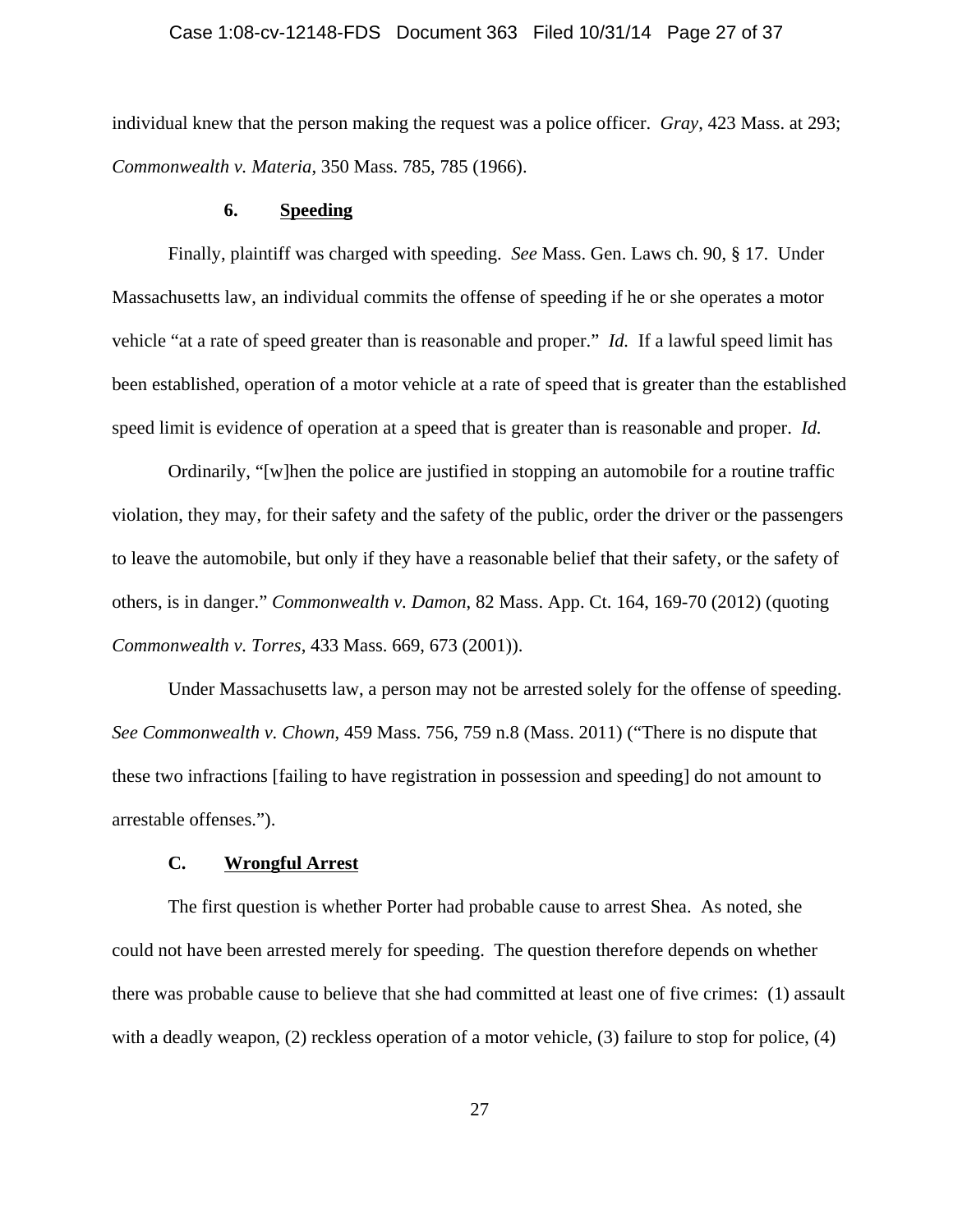## Case 1:08-cv-12148-FDS Document 363 Filed 10/31/14 Page 28 of 37

refusal to identify herself to a police officer, and (5) resisting arrest.

The evidence of an assault with a deadly weapon, to the extent it exists, was based entirely on Shea's operation of her automobile. There was no reason to believe that Shea tried to hit Gorfinkle, and missed; thus, if any assault occurred, it was a threatened battery, not an attempted battery. As noted, that crime requires proof (1) that Shea engaged in conduct that a reasonable person would recognize was threatening, (2) that Shea intended to place the victim in fear of an imminent battery, and (3) that Gorfinkle perceived the threat. *Porro*, 458 Mass. at 530-31.

The evidence that Shea engaged in threatening conduct was thin at best, and the evidence that she actually intended to threaten harm to Gorfinkle was thinner yet. Shea was a middle-aged woman, driving down a suburban street in broad daylight. She may or may not have been speeding. Gorfinkle stepped out into the street, waving her arms. The gesture was ambiguous; it could have easily been interpreted as a request to stop, a request to slow down, or a request for help. Shea thought it was the latter, and stopped. Whatever speed she may have been traveling, she stopped quickly without skidding, screeching her brakes or tires, or causing the front end of her automobile to dip. It is undisputed that she turned the car to the side and brought it to a stop near Gorfinkle. There was no evidence that Gorfinkle cried out in fear or alarm. There is no evidence that she jumped back or even flinched.

There was no real evidence that Shea had a motive to harm or threaten Gorfinkle. There was no evidence—and no reason to believe—that Shea and Gorfinkle knew each other, or had any animosity toward one another. There was no evidence that either one used any angry words or gestures immediately before or during the incident. And the entire event took place in a matter of seconds; if Shea intended to threaten Gorfinkle, she would have had to formulate that intent in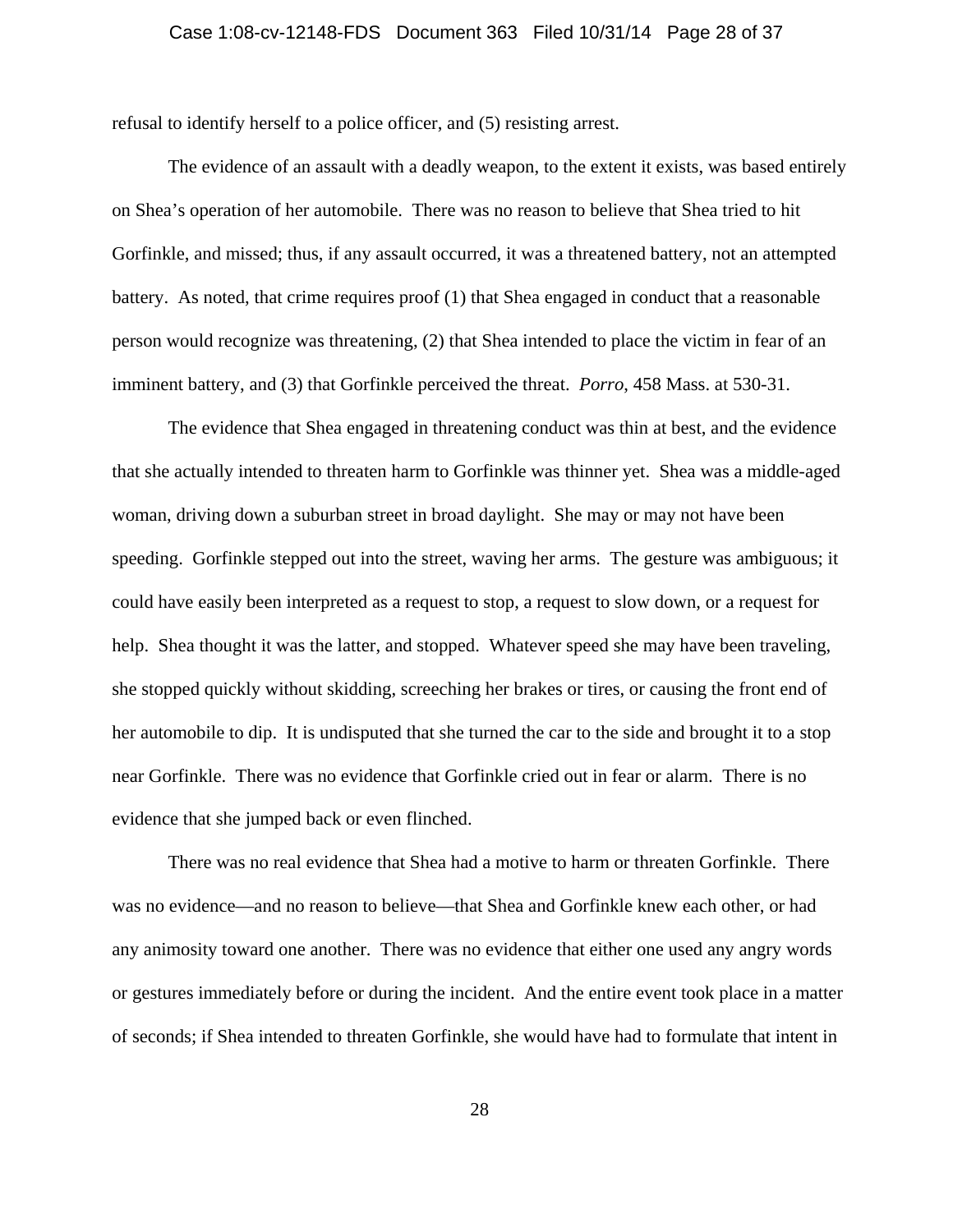## Case 1:08-cv-12148-FDS Document 363 Filed 10/31/14 Page 29 of 37

the split-second interlude between seeing Gorfinkle wave her hands and bringing her vehicle to a stop.

A reasonable police officer certainly would have had cause to perform a traffic stop: to ask Shea for her license and registration, to run her license plate number through the computer, and to ascertain whether there was any issue that required further investigation (for example, evidence of intoxication). And a reasonable police officer presumably could have issued her a citation for speeding. But it is difficult to believe that a reasonable police officer would have had probable cause to arrest Shea at that point for felony assault.

The evidence that Shea had committed the crime of reckless operation of a motor vehicle was likewise slight. If she in fact was speeding, she could not have been driving very much over the limit. She was not intoxicated. She had not wandered in and out of her lane, or off the street entirely. In short, there was little reason to believe that Shea had operated her motor vehicle in a manner that was likely to result in the death or serious injury to another person, or that she was indifferent to that possibility. *Compare Duffy*, 62 Mass. App. Ct. at 922 (defendant's speed was twice the legal limit); *Commonwealth v. Jones*, 382 Mass. 387, 387-88 (1981) (defendant was intoxicated and driving wrong way down highway).

In any event, Porter did not immediately place her under arrest; instead, he testified that he decided to investigate. It is undisputed that he was in plain clothes, not a police uniform. He was on foot, not in a marked police cruiser. His badge was on his belt, and his firearm was in a holster on his hip. It is undisputed that he did not display any photographic identification.

Porter walked up to the car window, knocked on it, and demanded in a loud voice that Shea roll down the window. (According to Shea, he told her she would spend the night in jail if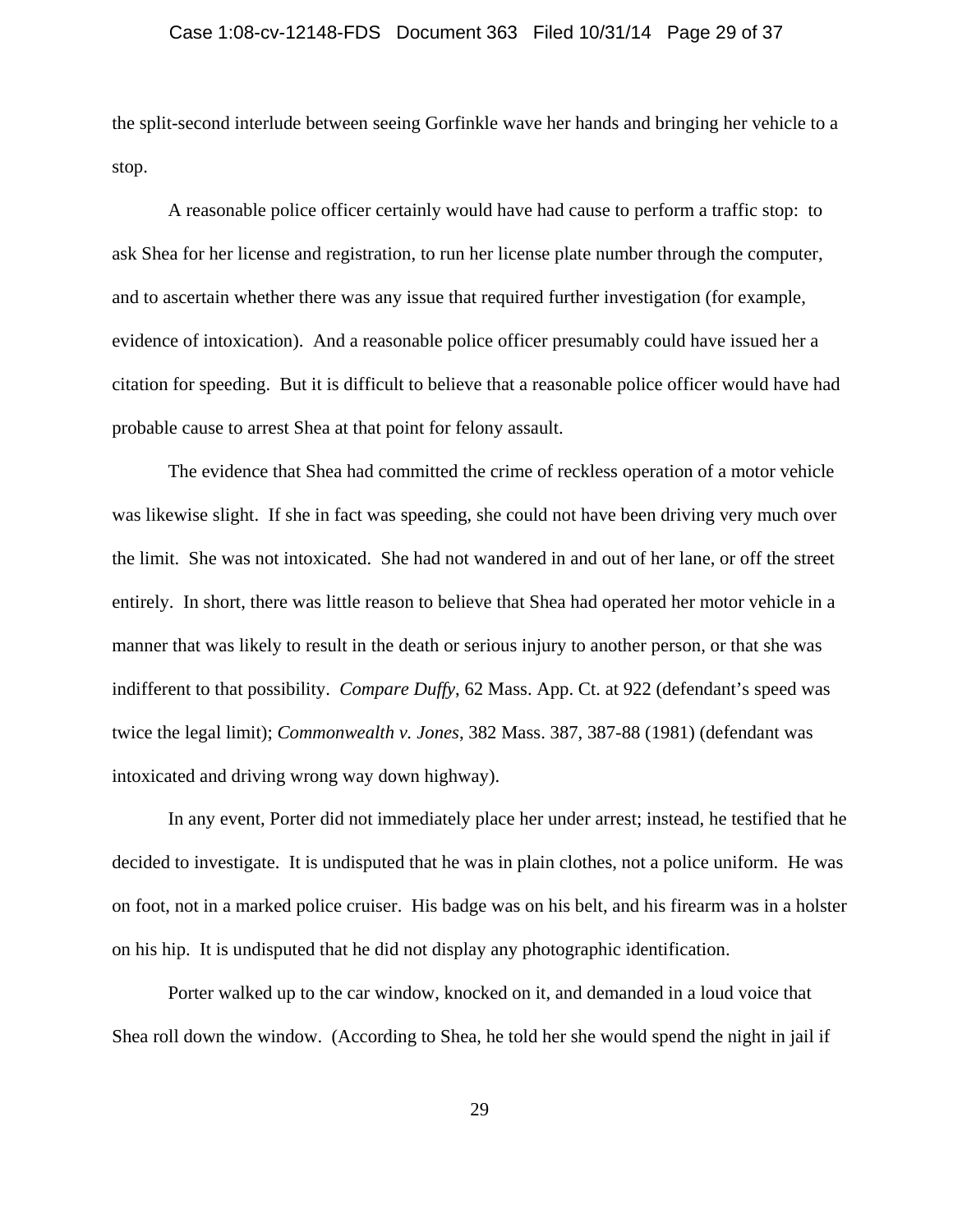## Case 1:08-cv-12148-FDS Document 363 Filed 10/31/14 Page 30 of 37

she did not.) He did not ask for her license or registration. Shea did not respond to his demand, but instead made a call on her cell phone to the police. (According to Shea, Porter heard her on the phone asking to speak with the police.)

At that point, no reasonable police officer would have believed that Shea had committed the crime of failure to stop for the police; she had already stopped the car before Porter became involved. And no reasonable police officer would have believed that she had committed the crime of failure to identify herself to a police officer; he never asked her to do so.

Furthermore, Shea could not have committed either crime unless she (1) realized that a police officer had made a lawful command or request and (2) intentionally disobeyed it. *See Gray*, 423 Mass. at 295*.* Porter was not dressed like a police officer. Any person in Shea's position would have been at least somewhat surprised to find a man on foot suddenly appear at her window, wearing plain clothes, claiming to be a police officer, with no marked cruiser anywhere in sight. And any person in Shea's position would have expected a police officer to ask for her driver's license and registration, which Porter never did. A woman who was by herself would of course have greater cause for suspicion, or even fear, than most other drivers. Although it is true that Porter's badge was displayed on his belt, and he had a gun on his hip, a reasonable police officer would likely be aware that under the circumstances a motorist might not recognize him as such. Indeed, Massachusetts State Police policy expressly addresses the likelihood of such a scenario, and directs that plainclothes officers should communicate with the dispatcher if the motorist does not trust or recognize the person as a police officer. (Ex. 17).

Did the new information obtained by Porter as a result of his interaction with Shea on Centre Lane change the mix of evidence, such that a reasonable officer would now have probable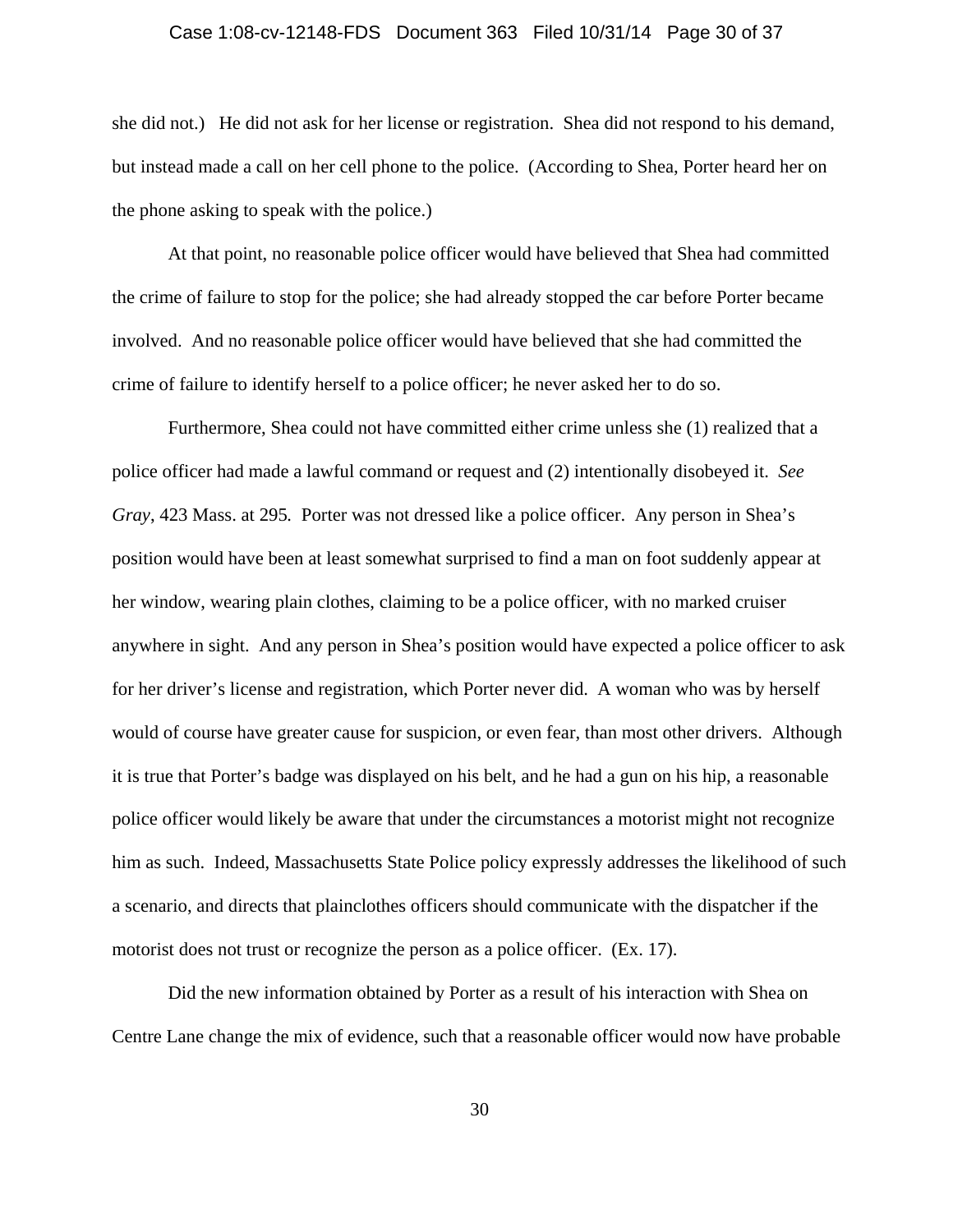#### Case 1:08-cv-12148-FDS Document 363 Filed 10/31/14 Page 31 of 37

cause to believe that an assault had occurred? It might have given a reasonable officer cause to investigate further, at least to be assured that Shea was not in distress. But Porter saw no evidence of intoxication or impairment. And that interaction did not provide additional evidence that Shea harbored any animosity or malice toward Gorfinkle, such that a reasonable officer would conclude that she intended to injure her or place her in fear.

In any event, if Porter thought that Shea was a dangerous felon—who had committed a criminal assault in his presence, threatening the life or safety of an innocent mother—he did not act that way. After only 45 seconds, he left Shea alone on the street and went into his house. He did not advise her that she was under arrest. He did not display his weapon. He did not command her to stay where she was. He did not explain where he was going. Indeed, he testified at trial that Shea was free to leave. It seems clear that Porter, at that point, subjectively did not believe that Shea had committed a violent crime. And while the standard is an objective one, Porter's actions surely underscore the fact that there was little, if any, objective evidence that she had committed an assault.

At that point, Shea drove away. Gorfinkle's husband testified that she did so "slowly"; Porter said she "sped away." Regardless, she was not fleeing the scene, or attempting to evade arrest.

To be sure, it was not objectively unreasonable for Porter to follow her, in order to complete the traffic stop, using a police vehicle that was equipped with a radio and a computer. Porter did not, however, radio for a marked cruiser, or for any kind of backup. He did not report to the dispatcher where he was and what he was doing. He did not run her license plate through the computer. Again, Porter's actions are entirely inconsistent with the notion that he believed

31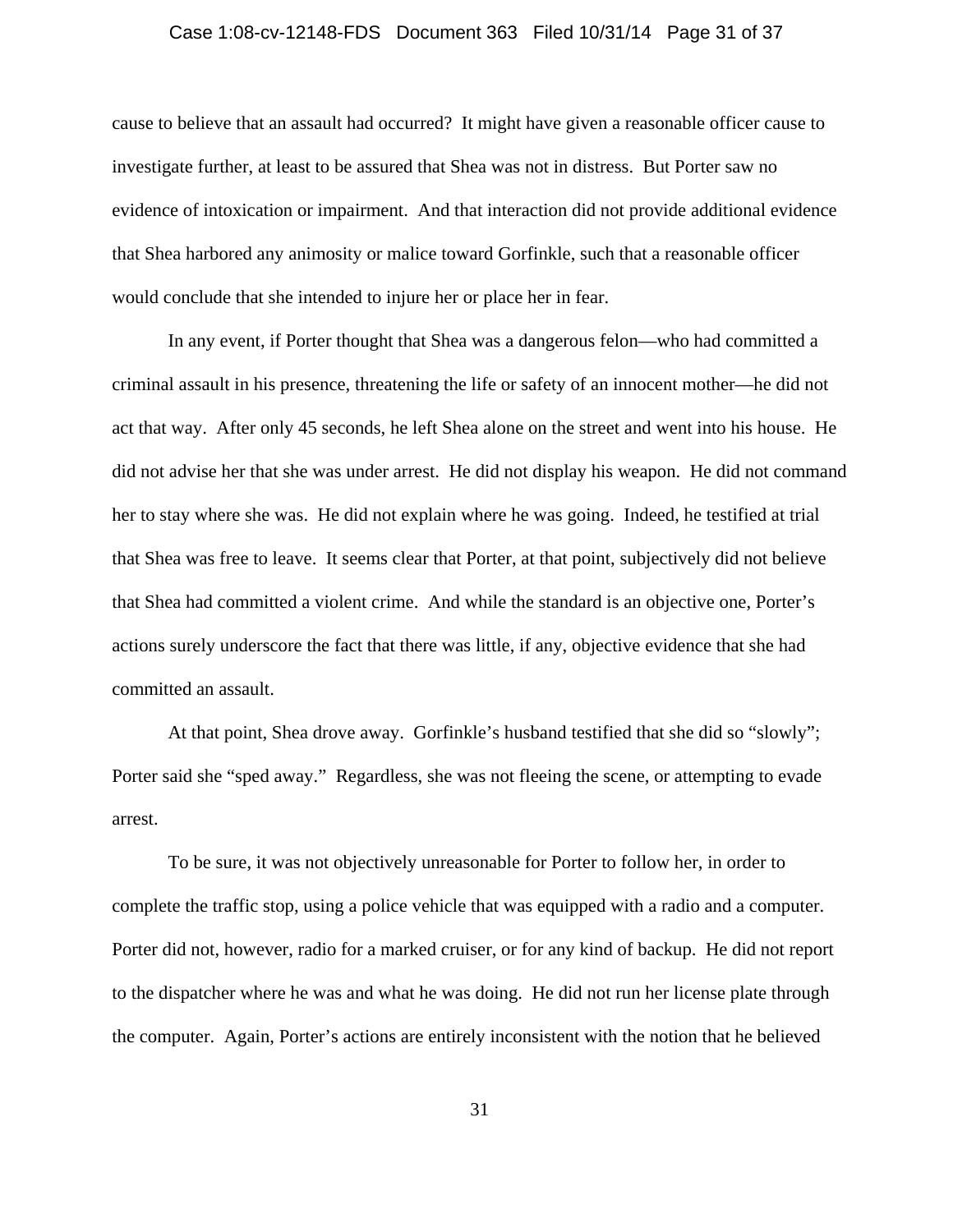that Shea was a dangerous felon fleeing the scene of the crime.

When he came up behind Shea's car on Clifton Road, she was already stopped. When he came to her window, he again failed to ask for her driver's license or registration. He again failed to show her his photographic identification, despite that fact that it was obvious by that point that Shea did not believe he was a police officer. He made no real effort to convince her he was an officer; he did not call for a marked cruiser or a uniformed officer; and he did nothing to try to defuse the situation or calm Shea down.

In short, from the moment he left Centre Lane, Porter did virtually nothing that a trained and experienced professional law enforcement officer would have done. Instead, he had become enraged. He screamed profanity at Shea, repeatedly calling her a "fucking bitch." He pounded on the window until his hand was bloody. He retrieved a flashlight from his car and smashed the window, shattering fragments of glass all over Shea. He then wrenched her, terrified and screaming, out of the car. He succeeded in handcuffing her just before the Milton police arrived. He told the police that she was "fucking mine"—in other words, that they should not take custody of her or otherwise interfere with his arrest.

Porter's testimony as to the events on Clifton Road was very much sanitized, and his testimony and demeanor at trial were obviously intended to convey the impression that he had been acting reasonably and professionally in all respects. But the overwhelming weight of the evidence was to the contrary. Even apart from Shea's own testimony, four separate witnesses testified that Porter was screaming, violent, and out of control. Several thought Shea was in serious danger of bodily harm. None of the witnesses thought that Porter was a police officer. Several thought it was a domestic violence situation. And all four witnesses, and Shea herself,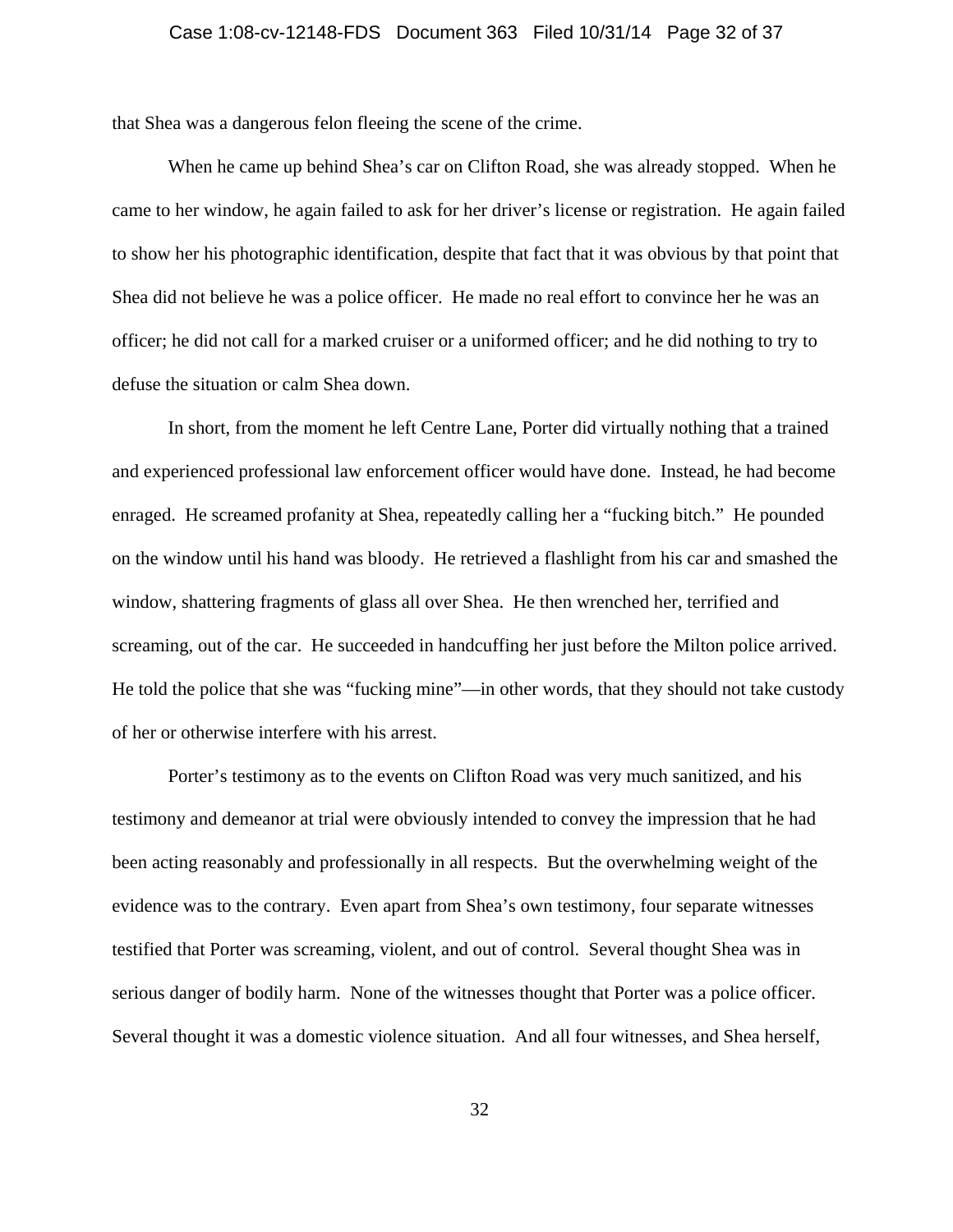testified that Shea was begging bystanders to call the police.

No reasonable officer would have concluded that Shea had committed the crime of failing to identify herself; Porter neglected at any point to ask her for identification. Similarly, no reasonable police officer would have concluded that she committed the crime of failing to stop for the police; her automobile was stopped in both instances before Porter even approached her. And her failure to remain at Centre Lane cannot have constituted the crime of failing to stop; Porter left the scene and did not tell her to stay. Indeed, he testified at the trial that she was free to leave.

As for the crime of resisting arrest, it is true that Shea did not simply quietly cooperate with Porter's efforts to remove her from the car. The evidence, however, that she used physical force against Porter was slight at best, and whatever mild force or resistance she may have employed was entirely defensive. There was no evidence that she was violent, made threats, or created a substantial risk of bodily injury to Porter. More importantly, the crime requires that the perpetrator know that the person arresting her is in fact a police officer. The overwhelming weight of the evidence was that Shea did not believe he was an officer, and in fact she was begging bystanders to call the police.

As for the crimes of assault with a deadly weapon and reckless operation of a motor vehicle, Porter's probable cause consisted entirely of his observations on Centre Lane. Nothing that he learned on Clifton Road added any weight to the probable-cause calculation.

To be sure, Shea's actions were not free from blame. She may well have been speeding on Centre Lane. The manner in which she brought her car to a stop may have startled Gorfinkle. Her confusion and fear during her initial interaction with Porter made matters more difficult, and she made matters worse yet by refusing to communicate with Porter at all.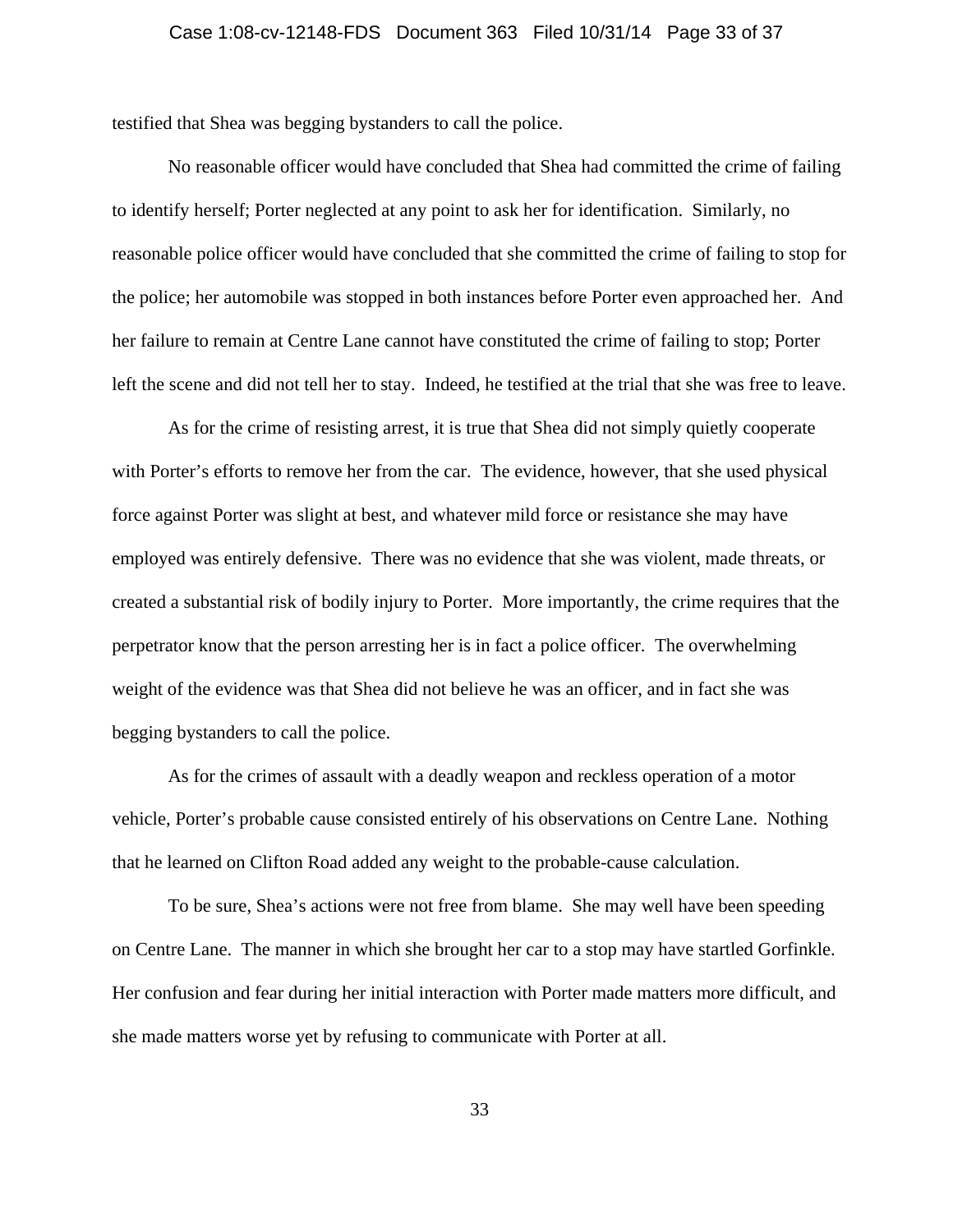## Case 1:08-cv-12148-FDS Document 363 Filed 10/31/14 Page 34 of 37

Furthermore, the actions of Porter cannot be judged entirely by hindsight. As is often said, police officers necessarily make quick decisions in the field; it is inevitable that even good officers will make mistakes and have lapses in judgment. Not every police mistake rises to the level of a constitutional violation.

Nonetheless, it is difficult to believe that a reasonable officer would have concluded (1) that there was probable cause to believe that Shea had committed a crime, and (2) that an arrest was an appropriate response. It is true that the jury verdict as to wrongful arrest is legally supportable, as there was sufficient evidence to sustain it. But it the clear weight of the evidence points to an opposite conclusion: that an objectionably reasonable and prudent police officer would not have had probable cause to believe that Shea had committed an arrestable offense.

## **D. Excessive Force**

The second question is whether Porter used excessive force. It is true that the physical force he used against Shea, standing alone, did not rise to the level that is commonly associated with claims against police officers for excessive force. Porter did not punch or beat Shea; he did not strike her with a baton; and of course he did not shoot her. Nonetheless, direct physical violence is not the only measure of excessive force. Excessive force claims may be based entirely on an undue threat of force, or placing a defendant in dangerous circumstances, even in the absence of physical contact. *See, e.g., Martin v. Board of Cnty. Comm'rs of Cnty. of Pueblo*, 909 F.2d 402, 406-07 (10th Cir. 1990) (officers forcing arrestee with recently fractured neck to walk out of the hospital and ride in van to police station); *Black v. Stephens*, 662 F.2d 181, 189 (3d Cir. 1981) (finding jury verdict of excessive force supported by evidence where police officer threatened plaintiffs with a gun). Although a claim of excessive force requires proof of "at least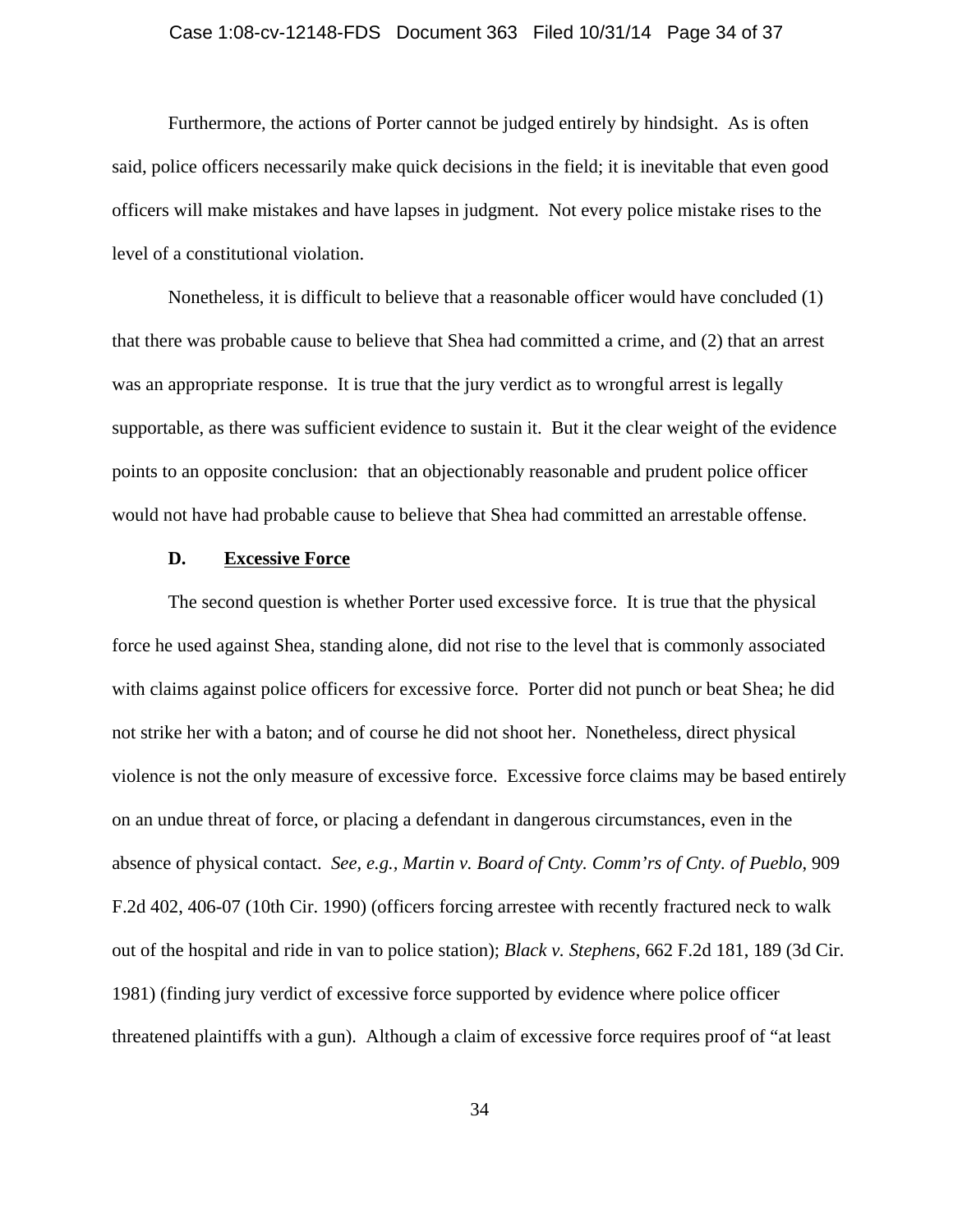## Case 1:08-cv-12148-FDS Document 363 Filed 10/31/14 Page 35 of 37

some injury," psychological injuries are sufficient to sustain such a claim. *Flores v. City of Palacios*, 381 F.3d 391, 397-98 (5th Cir. 2004) (quoting *Jackson v. R.E. Culbertson*, 984 F.2d 699, 700 (5th Cir. 1993)) (internal quotation marks omitted); *see also Dunn v. Denk*, 79 F.3d 401, 402 (5th Cir. 1996) (finding injury sufficient to demonstrate excessive force where plaintiff suffered substantial psychological injuries even where plaintiff's only physical injuries were bruises).

The force exerted by Porter against Shea was in part physical and direct: he grabbed her and pulled her out of the car, brought her to the ground, and eventually handcuffed her.<sup>26</sup> He also exerted force against her vehicle, which clearly communicated a threat to Shea: he pounded on her window until his hand bled, and smashed the glass with a flashlight inches from her head. Finally, his language and demeanor were overtly threatening.

It is particularly noteworthy that Porter was screaming at Shea and calling her a "fucking bitch." Under the circumstances, that language had no legitimate law enforcement purpose, and was plainly intended both to terrorize her and degrade her. Indeed, there was no other possible purpose in calling her a "bitch." If he had pointed his gun at her, the display of force would have been intended to frighten or bully her into submission. The method he chose, in context, was no less threatening. Even if Shea recognized him to be a police officer—and she did not—any lone, middle-aged woman in her position would have been terrified.

Sometimes, of course, it is necessary for police officers to use force, or threaten to use additional force. But under the circumstances presented here, the degree of force and threatened force was grossly disproportionate. The evidence of Shea's alleged criminal behavior was slight;

<sup>&</sup>lt;sup>26</sup> According to Shea, he also touched her breasts and the area between her legs in the course of the arrest.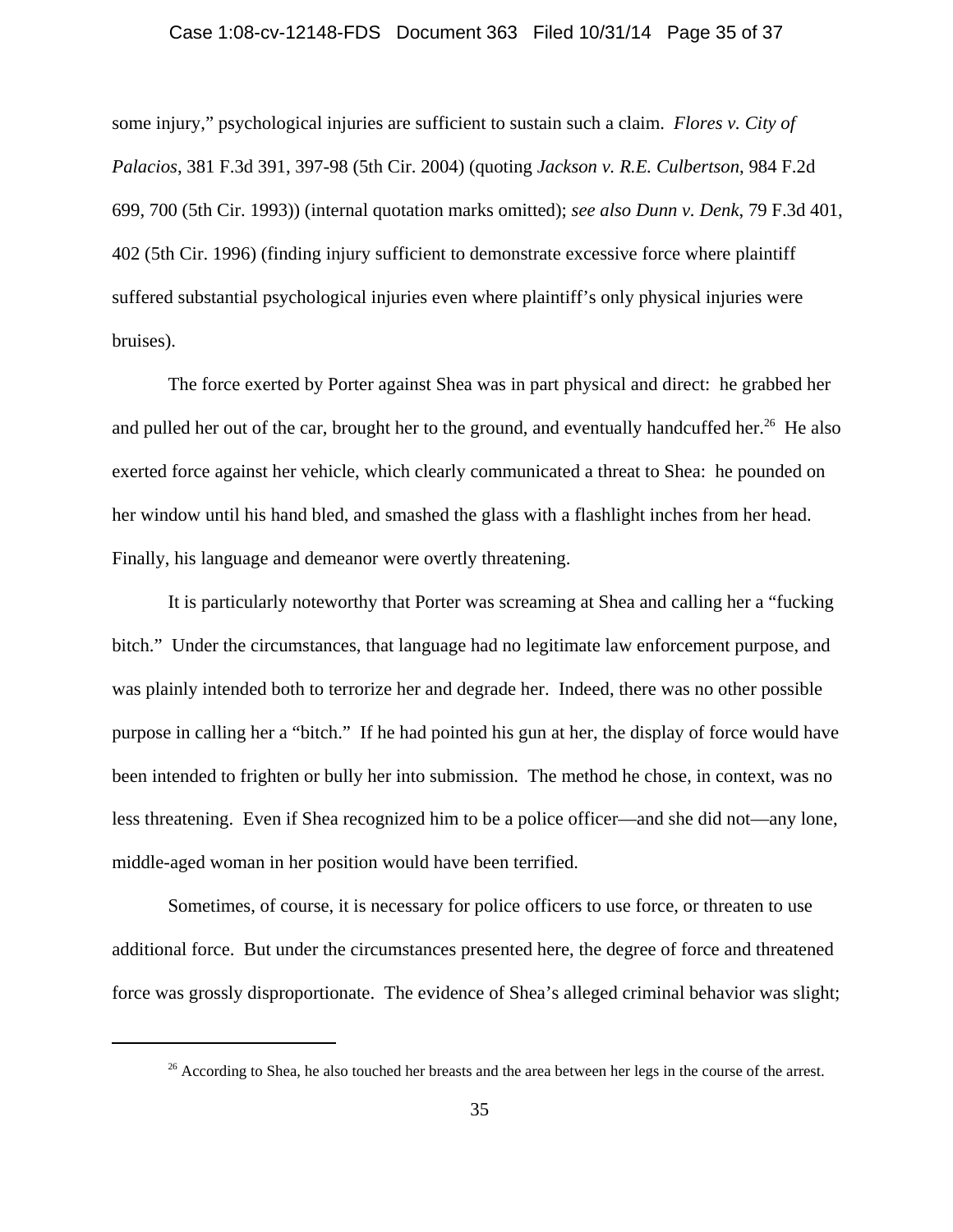## Case 1:08-cv-12148-FDS Document 363 Filed 10/31/14 Page 36 of 37

she was not attempting to flee; and she was not an immediate threat to the safety of Porter or anyone else.

Again, the jury verdict that Porter did not employ excessive force is legally supportable, as there is sufficient evidence to sustain it. But again the clear weight of the evidence points to an opposite conclusion: that the degree of force and threatened force used by Porter was unreasonable under the circumstances.

## **E. Conclusion**

Our system entrusts jurors with the power to make factual judgments, and those judgments may not be set aside lightly, at least where the jury was properly instructed and the trial was fair. But our system also permits a judge to set aside a verdict—not to impose their own views, but to order a new trial—when the verdict is against the clear weight of the evidence.

That standard is satisfied here. The jury verdict as to the claims of wrongful arrest and excessive force were against the clear weight of the evidence, and a new trial is therefore warranted. In fairness to defendant, and in order to permit the new jury to decide the case in its entirety, the verdict in Shea's favor for malicious prosecution will be set aside as well, so that the entire case may be retried.

## **IV. Conclusion**

For the reasons set forth above, the motion of plaintiff Shea for reconsideration and a new trial is GRANTED.